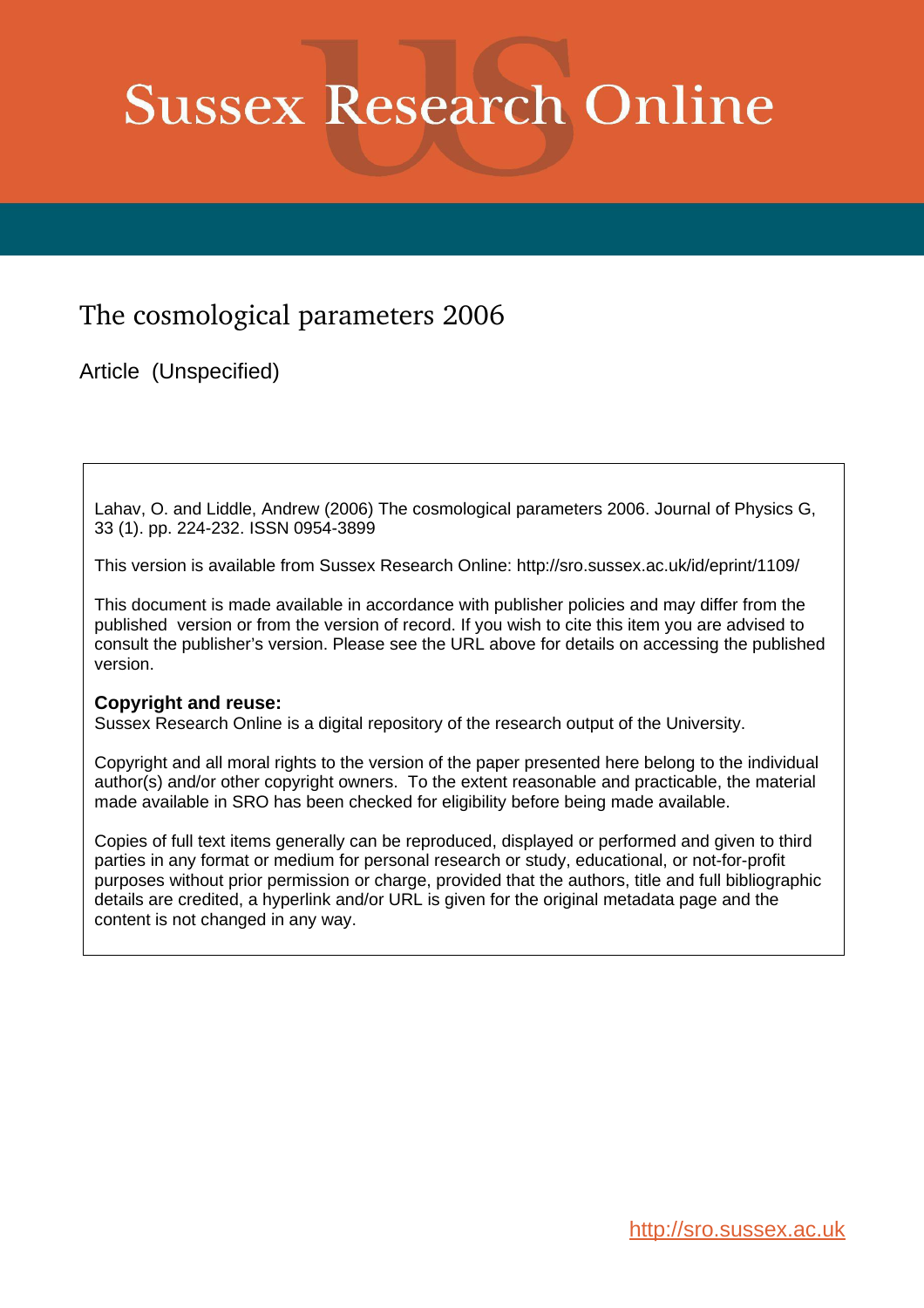## 1. THE COSMOLOGICAL PARAMETERS 2006

Written August 2003, updated May 2006, by O. Lahav (University College London) and A.R. Liddle (University of Sussex).

#### 1.1. Parametrizing the Universe

Rapid advances in observational cosmology are leading to the establishment of the first precision cosmological model, with many of the key cosmological parameters determined to one or two significant figure accuracy. Particularly prominent are measurements of cosmic microwave anisotropies, led by the three-year results from the Wilkinson Microwave Anisotropy Probe (WMAP) [1,2]. However the most accurate model of the Universe requires consideration of a wide range of different types of observation, with complementary probes providing consistency checks, lifting parameter degeneracies, and enabling the strongest constraints to be placed.

The term 'cosmological parameters' is forever increasing in its scope, and nowadays includes the parametrization of some functions, as well as simple numbers describing properties of the Universe. The original usage referred to the parameters describing the global dynamics of the Universe, such as its expansion rate and curvature. Also now of great interest is how the matter budget of the Universe is built up from its constituents: baryons, photons, neutrinos, dark matter, and dark energy. We need to describe the nature of perturbations in the Universe, through global statistical descriptions such as the matter and radiation power spectra. There may also be parameters describing the physical state of the Universe, such as the ionization fraction as a function of time during the era since decoupling. Typical comparisons of cosmological models with observational data now feature between five and ten parameters.

#### 1.1.1. The global description of the Universe:

Ordinarily, the Universe is taken to be a perturbed Robertson–Walker space-time with dynamics governed by Einstein's equations. This is described in detail by Olive and Peacock in this volume. Using the density parameters  $\Omega_i$  for the various matter species and  $\Omega_{\Lambda}$  for the cosmological constant, the Friedmann equation can be written

$$
\sum_{i} \Omega_i + \Omega_{\Lambda} = \frac{k}{R^2 H^2},\tag{1.1}
$$

where the sum is over all the different species of matter in the Universe. This equation applies at any epoch, but later in this article we will use the symbols  $\Omega_i$  and  $\Omega_\Lambda$  to refer to the present values. A typical collection would be baryons, photons, neutrinos, and dark matter (given charge neutrality, the electron density is guaranteed to be too small to be worth considering separately).

The complete present state of the homogeneous Universe can be described by giving the present values of all the density parameters and the present Hubble parameter h. These also allow us to track the history of the Universe back in time, at least until an epoch where interactions allow interchanges between the densities of the different species, which is believed to have last happened at neutrino decoupling shortly before nucleosynthesis.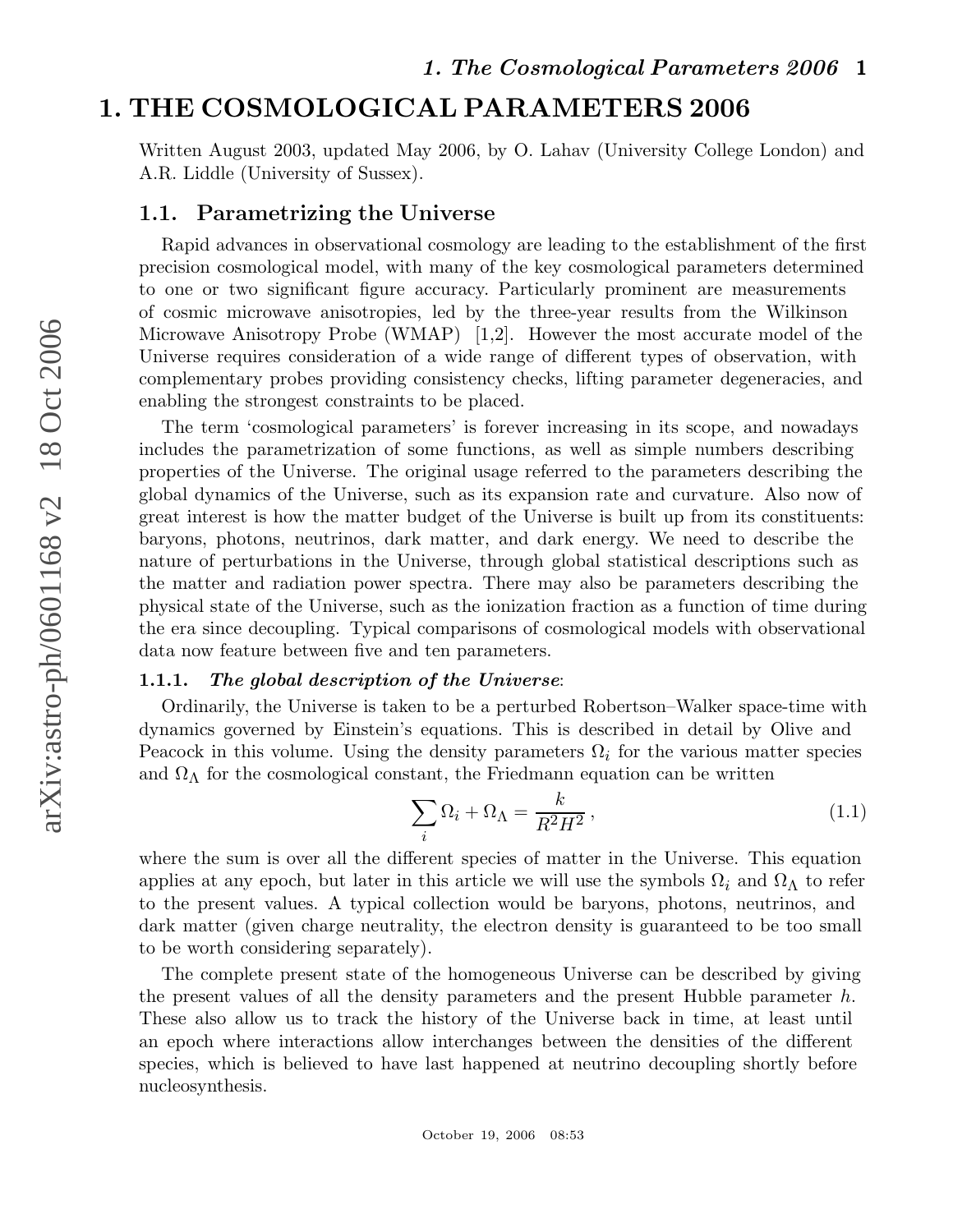To probe further back into the Universe's history requires assumptions about particle interactions, and perhaps about the nature of physical laws themselves.

#### 1.1.2. Neutrinos:

The standard neutrino sector has three flavors. For neutrinos of mass in the range  $5 \times 10^{-4}$  eV to 1 MeV, the density parameter in neutrinos is predicted to be

$$
\Omega_{\nu}h^2 = \frac{\sum m_{\nu}}{94 \,\mathrm{eV}}\,,\tag{1.2}
$$

where the sum is over all families with mass in that range (higher masses need a more sophisticated calculation). We use units with  $c = 1$  throughout. Results on atmospheric and solar neutrino oscillations [3] imply non-zero mass-squared differences between the three neutrino flavors. These oscillation experiments cannot tell us the absolute neutrino masses, but within the simple assumption of a mass hierarchy suggest a lower limit of  $\Omega_{\nu} \approx 0.001$  on the neutrino mass density parameter.

For a total mass as small as 0.1 eV, this could have a potentially observable effect on the formation of structure, as neutrino free-streaming damps the growth of perturbations. Present cosmological observations have shown no convincing evidence of any effects from either neutrino masses or an otherwise non-standard neutrino sector, and impose quite stringent limits, which we summarize in Section 1.3.4. Consequently, the standard assumption at present is that the masses are too small to have a significant cosmological impact, but this may change in the near future.

The cosmological effect of neutrinos can also be modified if the neutrinos have decay channels, or if there is a large asymmetry in the lepton sector manifested as a different number density of neutrinos versus anti-neutrinos. This latter effect would need to be of order unity to be significant, rather than the  $10^{-9}$  seen in the baryon sector, which may be in conflict with nucleosynthesis [4].

#### 1.1.3. Inflation and perturbations:

A complete model of the Universe should include a description of deviations from homogeneity, at least in a statistical way. Indeed, some of the most powerful probes of the parameters described above come from the evolution of perturbations, so their study is naturally intertwined in the determination of cosmological parameters.

There are many different notations used to describe the perturbations, both in terms of the quantity used to describe the perturbations and the definition of the statistical measure. We use the dimensionless power spectrum  $\Delta^2$  as defined in Olive and Peacock (also denoted  $P$  in some of the literature). If the perturbations obey Gaussian statistics, the power spectrum provides a complete description of their properties.

From a theoretical perspective, a useful quantity to describe the perturbations is the curvature perturbation  $\mathcal{R}$ , which measures the spatial curvature of a comoving slicing of the space-time. A case of particular interest is the Harrison–Zel'dovich spectrum, which corresponds to a constant spectrum  $\Delta_{\mathcal{R}}^2$ . More generally, one can approximate the spectrum by a power-law, writing

$$
\Delta_{\mathcal{R}}^{2}(k) = \Delta_{\mathcal{R}}^{2}(k_{*}) \left[\frac{k}{k_{*}}\right]^{n-1}, \qquad (1.3)
$$

October 19, 2006 08:53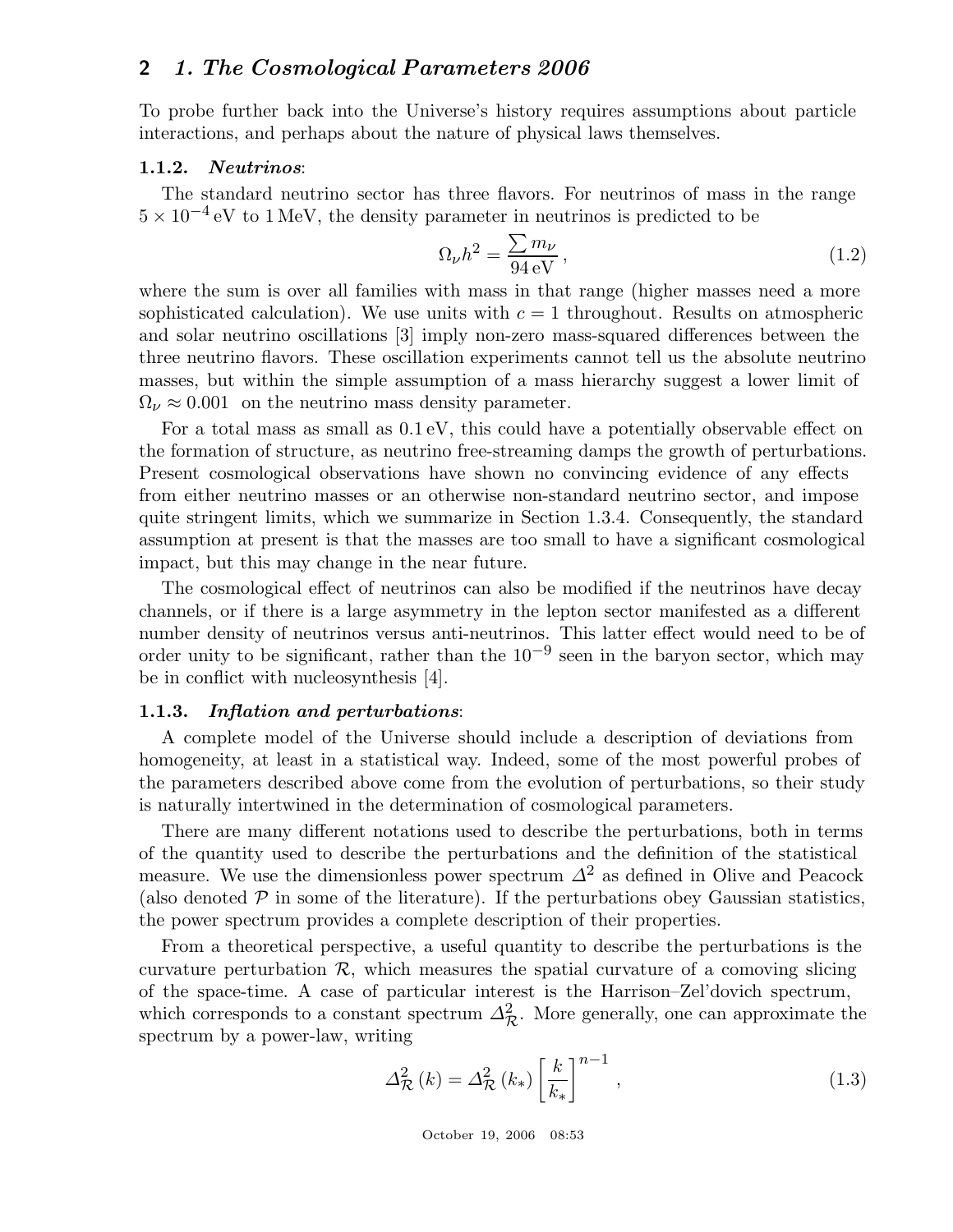where n is known as the spectral index, always defined so that  $n = 1$  for the Harrison– Zel'dovich spectrum, and  $k_*$  is an arbitrarily chosen scale. The initial spectrum, defined at some early epoch of the Universe's history, is usually taken to have a simple form such as this power-law, and we will see that observations require  $n$  close to one, which corresponds to the perturbations in the curvature being independent of scale. Subsequent evolution will modify the spectrum from its initial form.

The simplest viable mechanism for generating the observed perturbations is the inflationary cosmology, which posits a period of accelerated expansion in the Universe's early stages [5]. It is a useful working hypothesis that this is the sole mechanism for generating perturbations. Commonly, it is further assumed to be the simplest class of inflationary model, where the dynamics are equivalent to that of a single scalar field  $\phi$ slowly rolling on a potential  $V(\phi)$ . One aim of cosmology is to verify that this simple picture can match observations, and to determine the properties of  $V(\phi)$  from the observational data.

Inflation generates perturbations through the amplification of quantum fluctuations, which are stretched to astrophysical scales by the rapid expansion. The simplest models generate two types, density perturbations which come from fluctuations in the scalar field and its corresponding scalar metric perturbation, and gravitational waves which are tensor metric fluctuations. The former experience gravitational instability and lead to structure formation, while the latter can influence the cosmic microwave background anisotropies. Defining slow-roll parameters, with primes indicating derivatives with respect to the scalar field, as

$$
\epsilon = \frac{m_{\rm Pl}^2}{16\pi} \left(\frac{V'}{V}\right)^2 \quad ; \quad \eta = \frac{m_{\rm Pl}^2}{8\pi} \frac{V''}{V} \,, \tag{1.4}
$$

which should satisfy  $\epsilon, |\eta| \ll 1$ , the spectra can be computed using the slow-roll approximation as

$$
\Delta_{\mathcal{R}}^{2}(k) \simeq \frac{8}{3m_{\rm Pl}^{4}} \frac{V}{\epsilon} \Big|_{k=aH};
$$
\n
$$
\Delta_{\rm grav}^{2}(k) \simeq \frac{128}{3m_{\rm Pl}^{4}} V \Big|_{k=aH}.
$$
\n(1.5)

In each case, the expressions on the right-hand side are to be evaluated when the scale k is equal to the Hubble radius during inflation. The symbol  $\sim$  indicates use of the slow-roll approximation, which is expected to be accurate to a few percent or better.

From these expressions, we can compute the spectral indices

$$
n \simeq 1 - 6\epsilon + 2\eta \quad ; \quad n_{\text{grav}} \simeq -2\epsilon \,. \tag{1.6}
$$

Another useful quantity is the ratio of the two spectra, defined by

$$
r \equiv \frac{\Delta_{\text{grav}}^2(k_*)}{\Delta_{\mathcal{R}}^2(k_*)} \,. \tag{1.7}
$$

October 19, 2006 08:53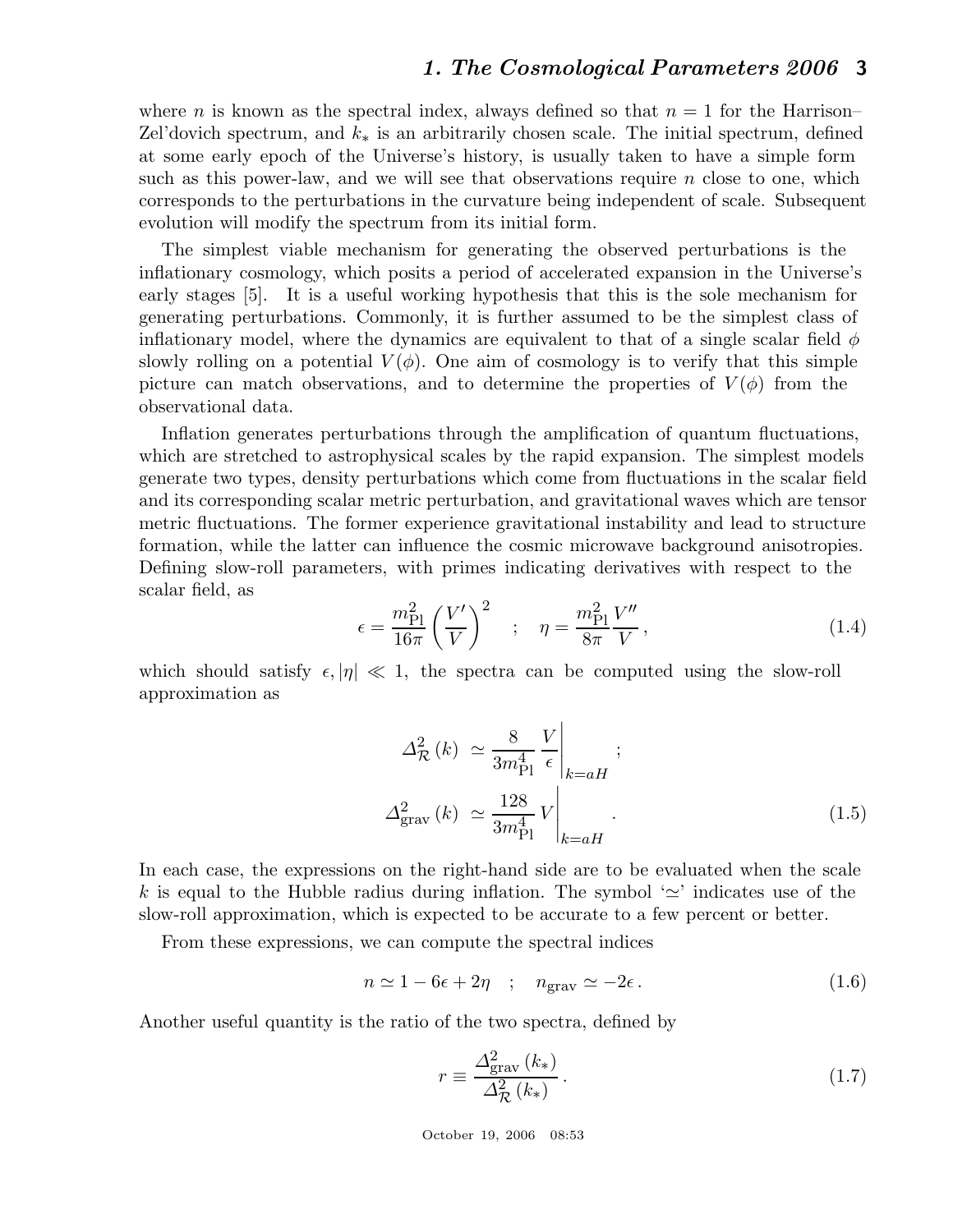The literature contains a number of definitions of r; this convention matches that of recent versions of CMBFAST [6] and that used by WMAP [7], while definitions based on the relative effect on the microwave background anisotropies typically differ by tens of percent. We have

$$
r \simeq 16\epsilon \simeq -8n_{\text{grav}}\,,\tag{1.8}
$$

which is known as the consistency equation.

In general one could consider corrections to the power-law approximation, which we discuss later. However for now we make the working assumption that the spectra can be approximated by power laws. The consistency equation shows that r and  $n_{\text{grav}}$  are not independent parameters, and so the simplest inflation models give initial conditions described by three parameters, usually taken as  $\Delta_{\mathcal{R}}^2$ , n, and r, all to be evaluated at some scale  $k_{*}$ , usually the 'statistical centre' of the range explored by the data. Alternatively, one could use the parametrization  $V$ ,  $\epsilon$ , and  $\eta$ , all evaluated at a point on the putative inflationary potential.

After the perturbations are created in the early Universe, they undergo a complex evolution up until the time they are observed in the present Universe. While the perturbations are small, this can be accurately followed using a linear theory numerical code such as CMBFAST [6]. This works right up to the present for the cosmic microwave background, but for density perturbations on small scales non-linear evolution is important and can be addressed by a variety of semi-analytical and numerical techniques. However the analysis is made, the outcome of the evolution is in principle determined by the cosmological model, and by the parameters describing the initial perturbations, and hence can be used to determine them.

Of particular interest are cosmic microwave background anisotropies. Both the total intensity and two independent polarization modes are predicted to have anisotropies. These can be described by the radiation angular power spectra  $C_{\ell}$  as defined in the article of Scott and Smoot in this volume, and again provide a complete description if the density perturbations are Gaussian.

#### 1.1.4. The standard cosmological model:

We now have most of the ingredients in place to describe the cosmological model. Beyond those of the previous subsections, there are two parameters which are essential — a measure of the ionization state of the Universe and the galaxy bias parameter. The Universe is known to be highly ionized at low redshifts (otherwise radiation from distant quasars would be heavily absorbed in the ultra-violet), and the ionized electrons can scatter microwave photons altering the pattern of observed anisotropies. The most convenient parameter to describe this is the optical depth to scattering  $\tau$  (i.e. the probability that a given photon scatters once); in the approximation of instantaneous and complete re-ionization, this could equivalently be described by the redshift of re-ionization  $z<sub>ion</sub>$ . The bias parameter, described fully later, is needed to relate the observed galaxy power spectrum to the predicted dark matter power spectrum.

The basic set of cosmological parameters is therefore as shown in Table 1.1. The spatial curvature does not appear in the list, because it can be determined from the other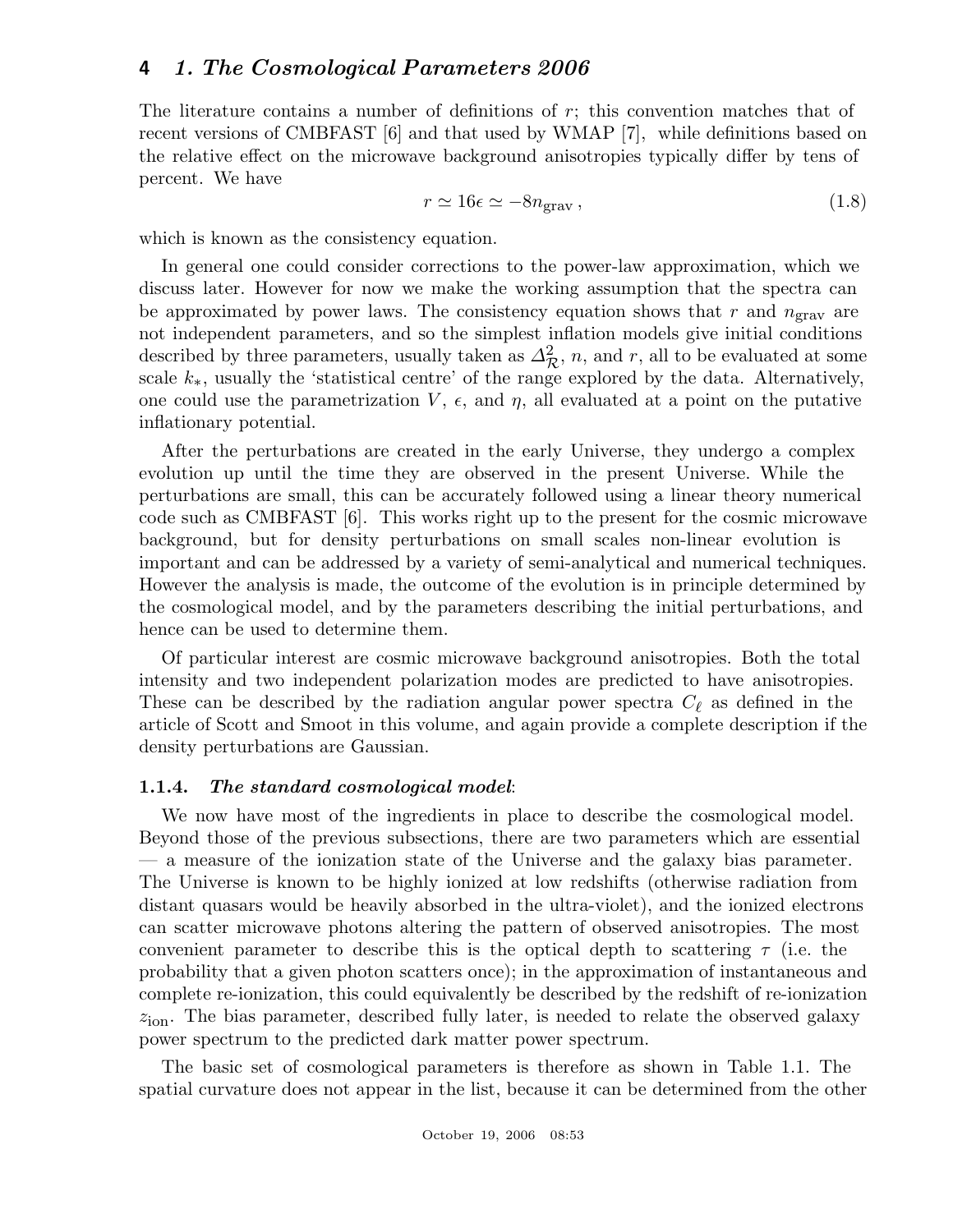parameters using Eq. (1.1). The total present matter density  $\Omega_{\rm m} = \Omega_{\rm dm} + \Omega_{\rm b}$  is usually used in place of the dark matter density.

Table 1.1: The basic set of cosmological parameters. We give values as obtained using a fit of a ΛCDM cosmology with a power-law initial spectrum to WMAP3 data alone [2]. Tensors are assumed zero except in quoting a limit on them. We cannot stress too much that the exact values and uncertainties depend on both the precise datasets used and the choice of parameters allowed to vary, and the effects of varying some assumptions will be shown later in Table 1.2. Limits on the cosmological constant depend on whether the Universe is assumed flat, while there is no established convention for specifying the density perturbation amplitude. Uncertainties are one-sigma/68% confidence unless otherwise stated.

| Parameter                           | Symbol                        | Value                                            |
|-------------------------------------|-------------------------------|--------------------------------------------------|
| Hubble parameter                    | $\hbar$                       | $0.73^{+0.03}_{-0.04}$                           |
| Total matter density                | $\Omega_{\rm m}$              | $\Omega_{\rm m}h^2 = 0.127^{+0.007}_{-0.009}$    |
| Baryon density                      | $\Omega_{\rm h}$              | $\Omega_{\rm b}h^2 = 0.0223^{+0.0007}_{-0.0009}$ |
| Cosmological constant               | $\Omega_{\Lambda}$            | See Ref. 2                                       |
| Radiation density                   | $\Omega_{\rm r}$              | $\Omega_r h^2 = 2.47 \times 10^{-5}$             |
| Neutrino density                    | $\Omega_{\nu}$                | See Sec. 1.1.2                                   |
| Density perturbation amplitude      | $\Delta_{\mathcal{R}}^2(k_*)$ | See Ref. 2                                       |
| Density perturbation spectral index | $\boldsymbol{n}$              | $n = 0.951^{+0.015}_{-0.019}$                    |
| Tensor to scalar ratio              | $\boldsymbol{r}$              | $r < 0.55$ (95\% conf)                           |
| Ionization optical depth            | $\tau$                        | $\tau = 0.088_{-0.034}^{+0.028}$                 |
| Bias parameter                      | b                             | See Sec. 1.3.4                                   |

Most attention to date has been on parameter estimation, where a set of parameters is chosen by hand and the aim is to constrain them. Interest has been growing towards the higher-level inference problem of model selection, which compares different choices of parameter sets. Bayesian inference offers an attractive framework for cosmological model selection, setting a tension between model complexity and ability to fit the data.

As described in Sec. 1.4, models based on these eleven parameters are able to give a good fit to the complete set of high-quality data available at present, and indeed some simplification is possible. Observations are consistent with spatial flatness, and indeed the inflation models so far described automatically generate spatial flatness, so we can set  $k = 0$ ; the density parameters then must sum to one, and so one can be eliminated. The neutrino energy density is often not taken as an independent parameter. Provided the neutrino sector has the standard interactions the neutrino energy density while relativistic can be related to the photon density using thermal physics arguments, and it is currently difficult to see the effect of the neutrino mass although observations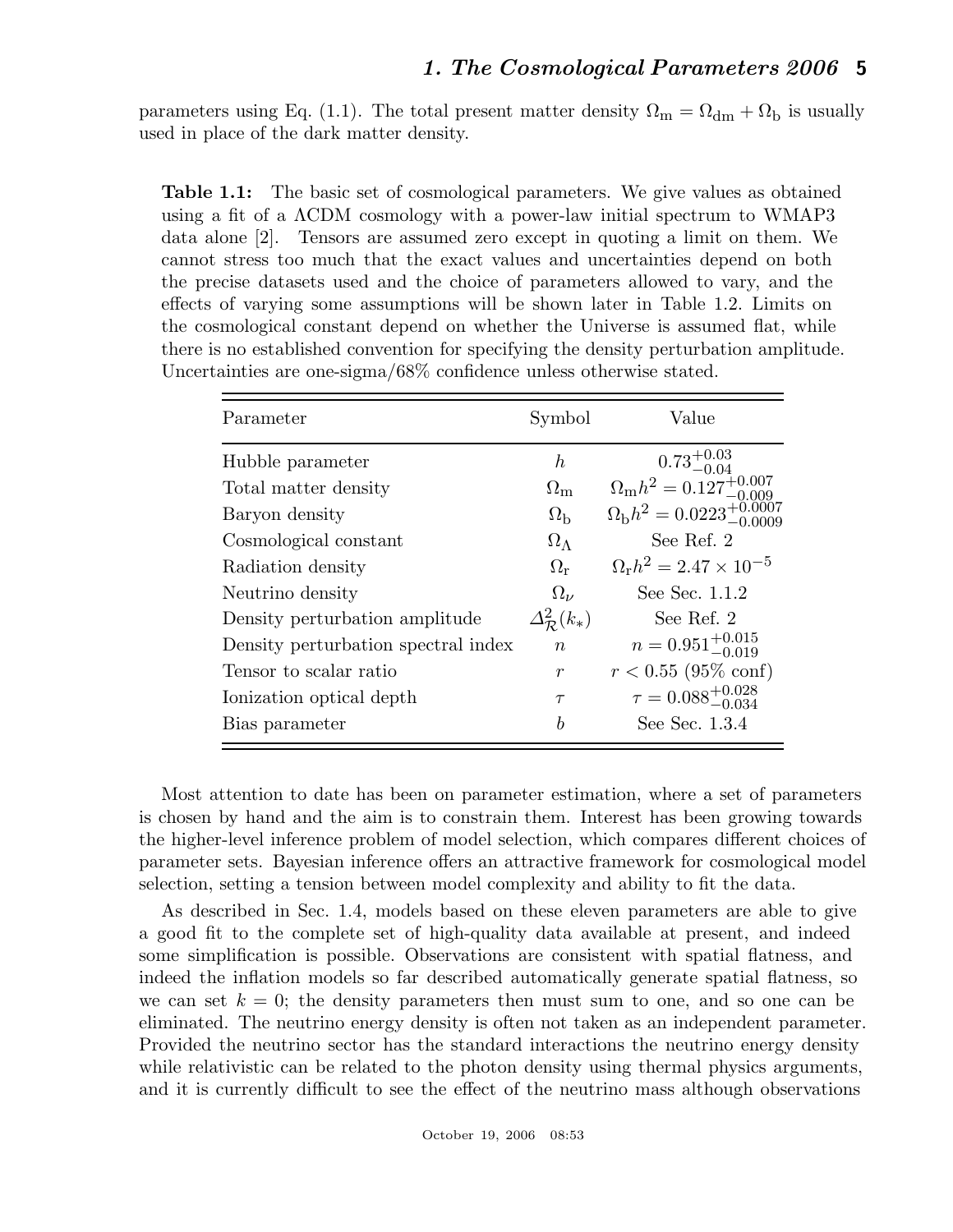of large-scale structure have already placed interesting upper limits. This reduces the standard parameter set to nine. In addition, there is no observational evidence for the existence of tensor perturbations (though the upper limits are quite weak), and so r could be set to zero. Presently  $n$  is in a somewhat controversial position regarding whether it needs to be varied in a fit, or can be set to the Harrison–Zel'dovich value  $n = 1$ . Parameter estimation [2] suggests  $n = 1$  is ruled out at reasonable significance, but Bayesian model selection techniques  $[8]$  suggest the data is not conclusive. With n set to one, this leaves seven parameters, which is the smallest set that can usefully be compared to the present cosmological data set. This model (usually with  $n$  kept as a parameter) is referred to by various names, including ΛCDM, the concordance cosmology, and the standard cosmological model.

Of these parameters, only  $\Omega_r$  is accurately measured directly. The radiation density is dominated by the energy in the cosmic microwave background, and the COBE FIRAS experiment has determined its temperature to be  $T = 2.725 \pm 0.001$  Kelvin [9], corresponding to  $\Omega_r = 2.47 \times 10^{-5} h^{-2}$ . It typically does not need to be varied in fitting other data. If galaxy clustering data is not included in a fit, then the bias parameter is also unnecessary.

In addition to this minimal set, there is a range of other parameters which might prove important in future as the dataset further improves, but for which there is so far no direct evidence, allowing them to be set to a specific value. We discuss various speculative options in the next section. For completeness at this point, we mention one other interesting parameter, the helium fraction, which is a non-zero parameter that can affect the microwave anisotropies at a subtle level. Presently, big-bang nucleosynthesis provides the best measurement of this parameter, and it is usually fixed in microwave anisotropy studies, but the data are just reaching a level where allowing its variation may become mandatory.

### 1.1.5. Derived parameters:

The parameter list of the previous subsection is sufficient to give a complete description of cosmological models which agree with observational data. However, it is not a unique parametrization, and one could instead use parameters derived from that basic set. Parameters which can be obtained from the set given above include the age of the Universe, the present horizon distance, the present microwave background and neutrino background temperatures, the epoch of matter–radiation equality, the epochs of recombination and decoupling, the epoch of transition to an accelerating Universe, the baryon-to-photon ratio, and the baryon to dark matter density ratio. The physical densities of the matter components,  $\Omega_i h^2$ , are often more useful than the density parameters. The density perturbation amplitude can be specified in many different ways other than the large-scale primordial amplitude, for instance, in terms of its effect on the cosmic microwave background, or by specifying a short-scale quantity, a common choice being the present linear-theory mass dispersion on a scale of  $8 h^{-1}$ Mpc, known as  $\sigma_8$ .

Different types of observation are sensitive to different subsets of the full cosmological parameter set, and some are more naturally interpreted in terms of some of the derived parameters of this subsection than on the original base parameter set. In particular, most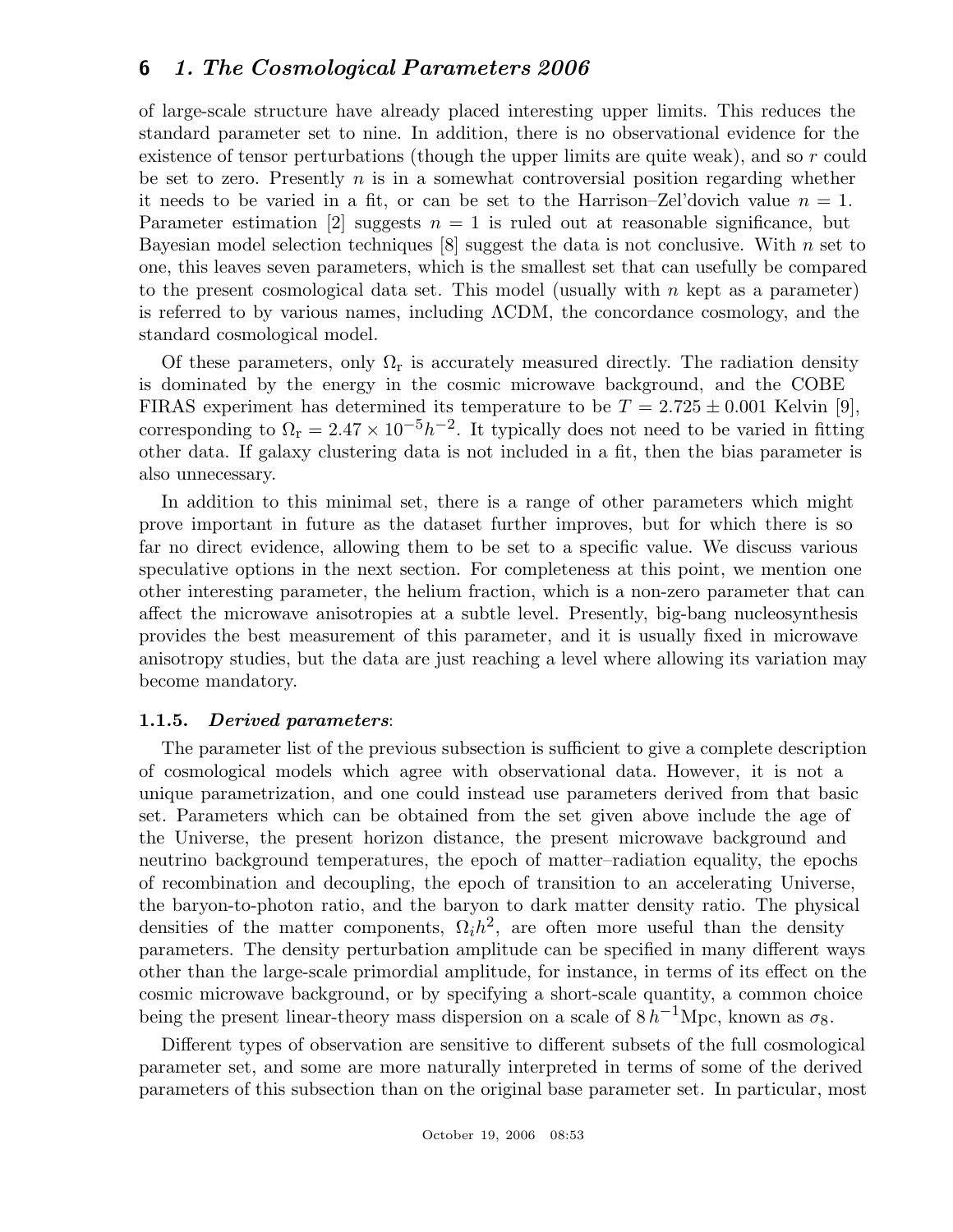types of observation feature degeneracies whereby they are unable to separate the effects of simultaneously varying several of the base parameters.

## 1.2. Extensions to the standard model

This section discusses some ways in which the standard model could be extended. At present, there is no positive evidence in favor of any of these possibilities, which are becoming increasingly constrained by the data, though there always remains the possibility of trace effects at a level below present observational capability.

#### 1.2.1. More general perturbations:

The standard cosmology assumes adiabatic, Gaussian perturbations. Adiabaticity means that all types of material in the Universe share a common perturbation, so that if the space-time is foliated by constant-density hypersurfaces, then all fluids and fields are homogeneous on those slices, with the perturbations completely described by the variation of the spatial curvature of the slices. Gaussianity means that the initial perturbations obey Gaussian statistics, with the amplitudes of waves of different wavenumbers being randomly drawn from a Gaussian distribution of width given by the power spectrum. Note that gravitational instability generates non-Gaussianity; in this context, Gaussianity refers to a property of the initial perturbations before they evolve significantly.

The simplest inflation models, based on one dynamical field, predict adiabatic fluctuations and a level of non-Gaussianity which is too small to be detected by any experiment so far conceived. For present data, the primordial spectra are usually assumed to be power laws.

### 1.2.1.1. Non-power-law spectra:

For typical inflation models, it is an approximation to take the spectra as power laws, albeit usually a good one. As data quality improves, one might expect this approximation to come under pressure, requiring a more accurate description of the initial spectra, particularly for the density perturbations. In general, one can write a Taylor expansion of  $\ln \Delta_{\mathcal{R}}^2$  as

$$
\ln \Delta_{\mathcal{R}}^{2}(k) = \ln \Delta_{\mathcal{R}}^{2}(k_{*}) + (n_{*} - 1) \ln \frac{k}{k_{*}} + \frac{1}{2} \frac{dn}{d \ln k} \bigg|_{*} \ln^{2} \frac{k}{k_{*}} + \cdots,
$$
 (1.9)

where the coefficients are all evaluated at some scale  $k_*.$  The term  $dn/d \ln k|_*$  is often called the running of the spectral index [10]. Once non-power-law spectra are allowed, it is necessary to specify the scale  $k_*$  at which the spectral index is defined.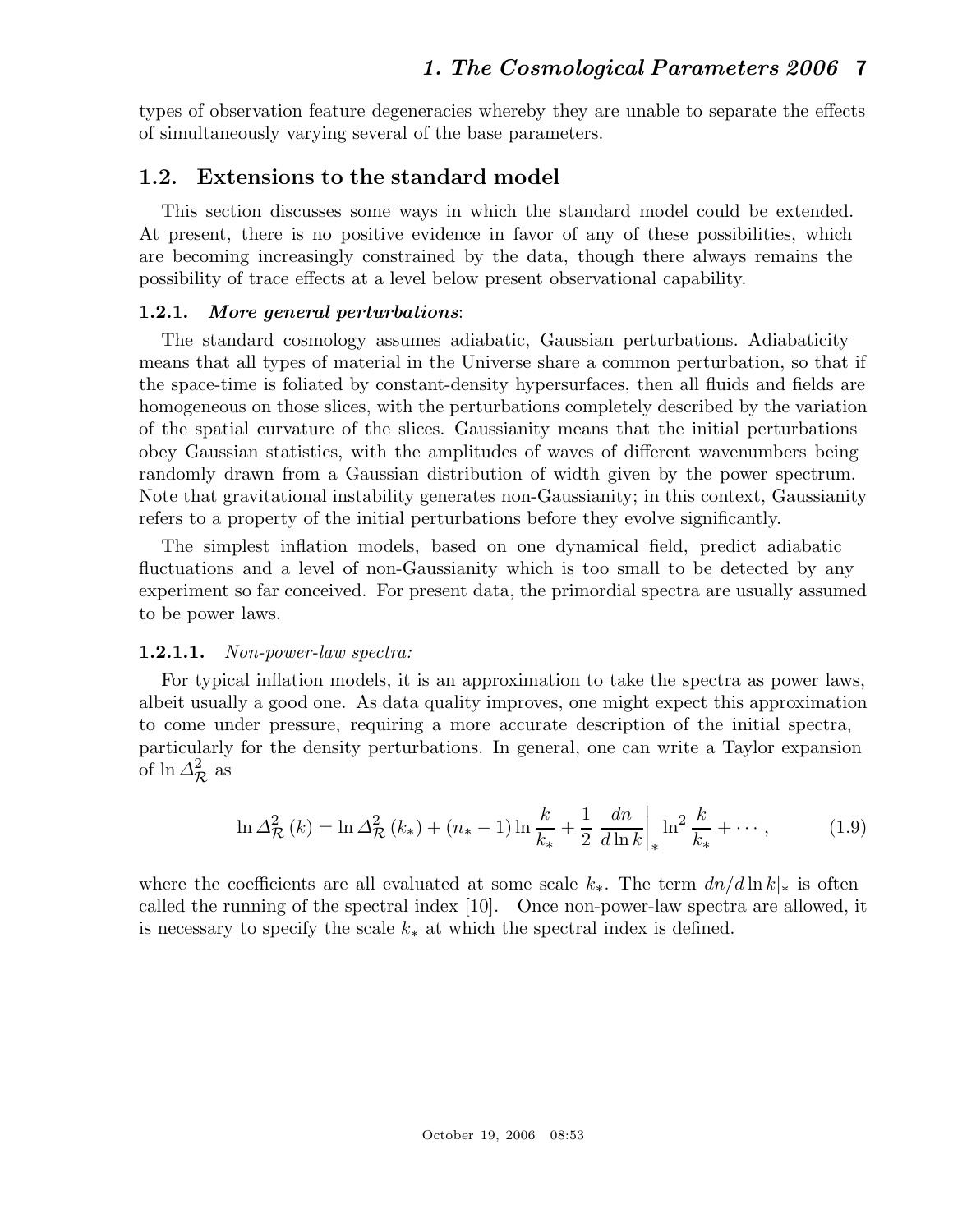#### **1.2.1.2.** Isocurvature perturbations:

An isocurvature perturbation is one which leaves the total density unperturbed, while perturbing the relative amounts of different materials. If the Universe contains N fluids, there is one growing adiabatic mode and  $N-1$  growing isocurvature modes. These can be excited, for example, in inflationary models where there are two or more fields which acquire dynamically-important perturbations. If one field decays to form normal matter, while the second survives to become the dark matter, this will generate a cold dark matter isocurvature perturbation.

In general there are also correlations between the different modes, and so the full set of perturbations is described by a matrix giving the spectra and their correlations. Constraining such a general construct is challenging, though constraints on individual modes are beginning to become meaningful, with no evidence that any other than the adiabatic mode must be non-zero.

#### **1.2.1.3.** Non-Gaussianity:

Multi-field inflation models can also generate primordial non-Gaussianity. The extra fields can either be in the same sector of the underlying theory as the inflation, or completely separate, an interesting example of the latter being the curvaton model [11]. Current upper limits on non-Gaussianity are becoming stringent, but there remains much scope to push down those limits and perhaps reveal trace non-Gaussianity in the data. If non-Gaussianity is observed, its nature may favor an inflationary origin, or a different one such as topological defects. A plausible possibility is non-Gaussianity caused by defects forming in a phase transition which ended inflation.

#### 1.2.2. Dark matter properties:

Dark matter properties are discussed in the article by Drees and Gerbier in this volume. The simplest assumption concerning the dark matter is that it has no significant interactions with other matter, and that its particles have a negligible velocity. Such dark matter is described as 'cold,' and candidates include the lightest supersymmetric particle, the axion, and primordial black holes. As far as astrophysicists are concerned, a complete specification of the relevant cold dark matter properties is given by the density parameter  $\Omega_{\rm cdm}$ , though those seeking to directly detect it are as interested in its interaction properties.

Cold dark matter is the standard assumption and gives an excellent fit to observations, except possibly on the shortest scales where there remains some controversy concerning the structure of dwarf galaxies and possible substructure in galaxy halos. For all the dark matter to have a large velocity dispersion, so-called hot dark matter, has long been excluded as it does not permit galaxies to form; for thermal relics the mass must be above about 1 keV to satisfy this constraint, though relics produced non-thermally, such as the axion, need not obey this limit. However, there remains the possibility that further parameters might need to be introduced to describe dark matter properties relevant to astrophysical observations. Suggestions which have been made include a modest velocity dispersion (warm dark matter) and dark matter self-interactions. There remains the possibility that the dark matter comprises two separate components, e.g., a cold one and a hot one, an example being if massive neutrinos have a non-negligible effect.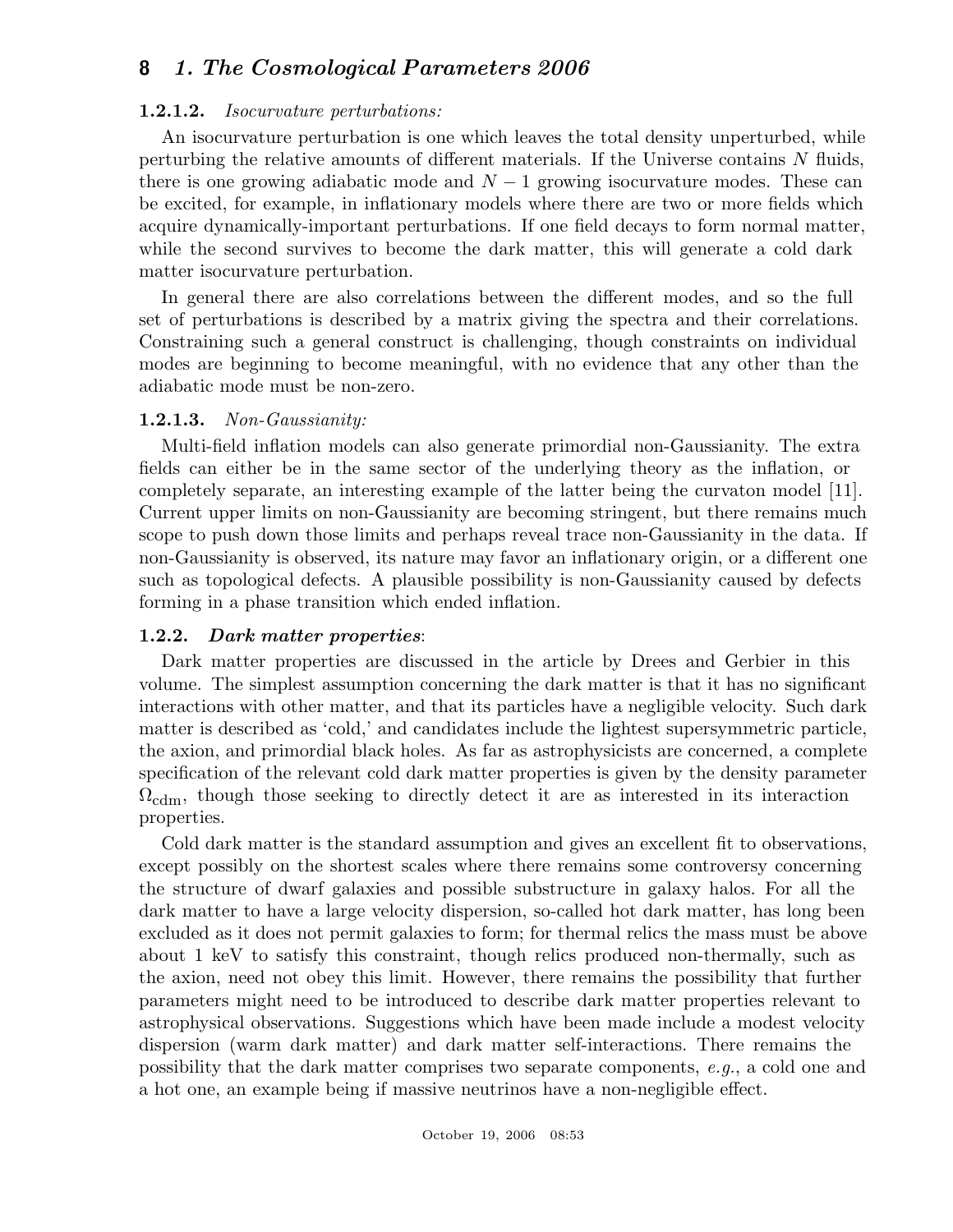## 1.2.3. Dark energy:

While the standard cosmological model given above features a cosmological constant, in order to explain observations indicating that the Universe is presently accelerating, further possibilities exist under the general heading dark energy.<sup>†</sup> A particularly attractive possibility (usually called quintessence, though that word is used with various different meanings in the literature) is that a scalar field is responsible, with the mechanism mimicking that of early Universe inflation [12]. As described by Olive and Peacock, a fairly model-independent description of dark energy can be given just using the equation of state parameter w, with  $w = -1$  corresponding to a cosmological constant. In general, the function  $w$  could itself vary with redshift, though practical experiments devised so far would be sensitive primarily to some average value weighted over recent epochs. For high-precision predictions of microwave background anisotropies, it is better to use a scalar-field description in order to have a self-consistent evolution of the 'sound speed' associated with the dark energy perturbations.

Present observations are consistent with a cosmological constant, but it is quite common to see  $w$  kept as a free parameter to be added to the set described in the previous section. Most, but not all, researchers assume the weak energy condition  $w \ge -1$ . In the future it may be necessary to use a more sophisticated parametrization of the dark energy.

## 1.2.4. Complex ionization history:

The full ionization history of the Universe is given by specifying the ionization fraction as a function of redshift z. The simplest scenario takes the ionization to be zero from recombination up to some redshift  $z<sub>ion</sub>$ , at which point the Universe instantaneously re-ionizes completely. In that case, there is a one-to-one correspondence between  $\tau$  and  $z<sub>ion</sub>$  (that relation, however, also depending on other cosmological parameters).

While simple models of the re-ionization process suggest that rapid ionization is a good approximation, observational evidence is mixed, with indications of a high optical depth inferred from the microwave background difficult to reconcile with absorption seen in some high-redshift quasar systems, and also perhaps with the temperature of the intergalactic medium at  $z \approx 3$ . Accordingly, a more complex ionization history may need to be considered, and perhaps separate histories for hydrogen and helium, which will necessitate new parameters. Additionally, high-precision microwave anisotropy experiments may require consideration of the level of residual ionization left after recombination, which in principle is computable from the other cosmological parameters.

<sup>†</sup> Unfortunately this is rather a misnomer, as it is the negative pressure of this material, rather than its energy, that is responsible for giving the acceleration. Furthermore, while generally in physics matter and energy are interchangeable terms, dark matter and dark energy are quite distinct concepts.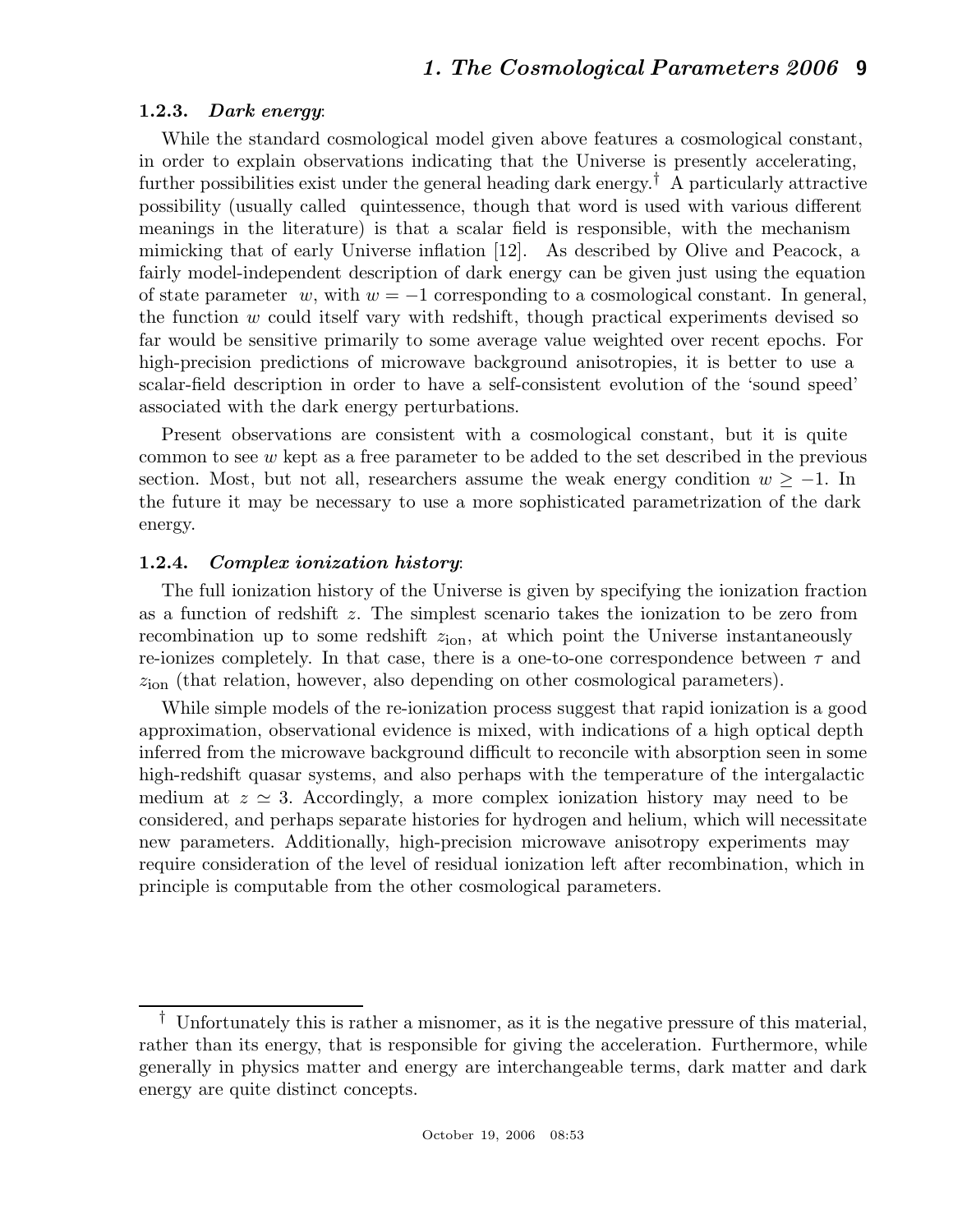#### 1.2.5. Varying 'constants':

Variation of the fundamental constants of nature over cosmological times is another possible enhancement of the standard cosmology. There is a long history of study of variation of the gravitational constant  $G$ , and more recently attention has been drawn to the possibility of small fractional variations in the fine-structure constant. There is presently no observational evidence for the former, which is tightly constrained by a variety of measurements. Evidence for the latter has been claimed from studies of spectral line shifts in quasar spectra at redshifts of order two [13], but this is presently controversial and in need of further observational study.

More broadly, one can ask whether general relativity is valid at all epochs under consideration.

#### 1.2.6. Cosmic topology:

The usual hypothesis is that the Universe has the simplest topology consistent with its geometry, for example that a flat Universe extends forever. Observations cannot tell us whether that is true, but they can test the possibility of a non-trivial topology on scales up to roughly the present Hubble scale. Extra parameters would be needed to specify both the type and scale of the topology, for example, a cuboidal topology would need specification of the three principal axis lengths. At present, there is no direct evidence for cosmic topology, though the low values of the observed cosmic microwave quadrupole and octupole have been cited as a possible signature.

## 1.3. Probes

The goal of the observational cosmologist is to utilize astronomical objects to derive cosmological parameters. The transformation from the observables to the key parameters usually involves many assumptions about the nature of the objects, as well as about the nature of the dark matter. Below we outline the physical processes involved in each probe, and the main recent results. The first two subsections concern probes of the homogeneous Universe, while the remainder consider constraints from perturbations.

We note three types of uncertainties that enter into any errors on the cosmological parameters of interest: (i) due to the assumptions on the cosmological model and its priors (i.e. the number of assumed cosmological parameters and their allowed range); (ii) due to the uncertainty in the astrophysics of the objects (e.g. the mass–temperature relation of galaxy clusters); and (iii) due to instrumental and observational limitations (e.g. the effect of 'seeing' on weak gravitational lensing measurements).

#### 1.3.1. Direct measures of the Hubble constant:

In 1929 Edwin Hubble discovered the law of expansion of the Universe by measuring distances to nearby galaxies. The slope of the relation between the distance and recession velocity is defined to be the Hubble constant  $H_0$ . Astronomers argued for decades on the systematic uncertainties in various methods and derived values over the wide range,  $40 \,\mathrm{km}\,\mathrm{s}^{-1}\,\mathrm{Mpc}^{-1} \lesssim H_0 \lesssim 100 \,\mathrm{km}\,\mathrm{s}^{-1}\,\mathrm{Mpc}^{-1}.$ 

One of the most reliable results on the Hubble constant comes from the Hubble Space Telescope Key Project [14]. The group has used the empirical period–luminosity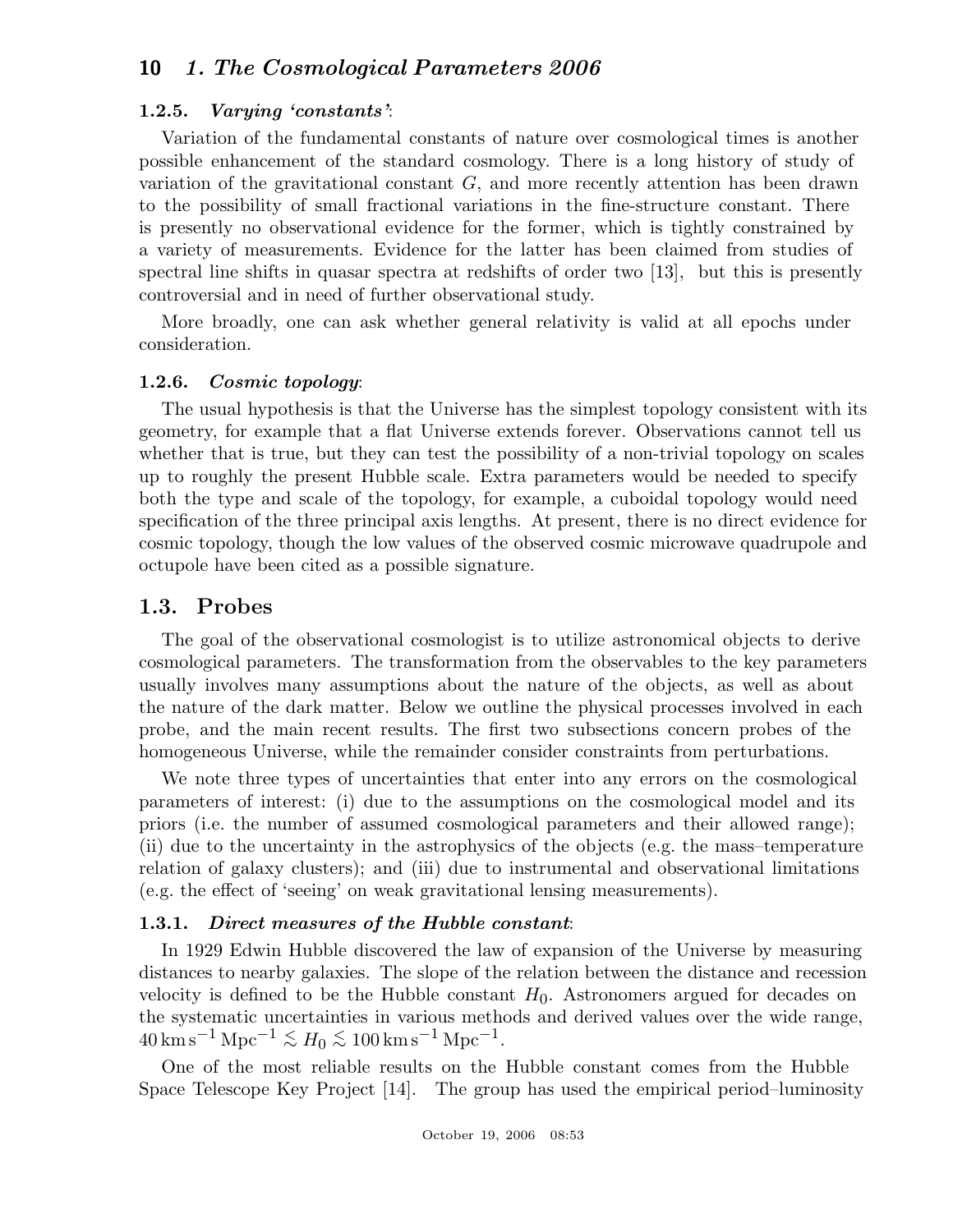relations for Cepheid variable stars to obtain distances to 31 galaxies, and calibrated a number of secondary distance indicators (Type Ia Supernovae, Tully-Fisher, surface brightness fluctuations and Type II Supernovae) measured over distances of 400 to 600 Mpc. They estimated  $H_0 = 72 \pm 3$  (statistical)  $\pm 7$  (systematic) km s<sup>-1</sup> Mpc<sup>-1</sup>.<sup>‡</sup> The major sources of uncertainty in this result are due to the metallicity of the Cepheids and the distance to the fiducial nearby galaxy (called the Large Magellanic Cloud) relative to which all Cepheid distances are measured. Nevertheless, it is remarkable that this result is in such good agreement with the result derived from the WMAP CMB measurements (see Table 1.2).

#### 1.3.2. Supernovae as cosmological probes:

The relation between observed flux and the intrinsic luminosity of an object depends on the luminosity distance  $d_L$ , which in turn depends on cosmological parameters. More specifically

$$
d_L = (1+z) r_e (z) , \t\t(1.10)
$$

where  $r_e(z)$  is the coordinate distance. For example, in a flat Universe

$$
r_e(z) = \int_0^z dz' / H(z') .
$$
 (1.11)

For a general dark energy equation of state  $w(z) = p_Q(z)/\rho_Q(z)$ , the Hubble parameter is, still considering only the flat case,

$$
H^{2}(z) / H_{0}^{2} = (1+z)^{3} \Omega_{\rm m} + \Omega_{Q} \exp[3X(z)], \qquad (1.12)
$$

where

$$
X(z) = \int_0^z \left[1 + w(z')\right] \left(1 + z'\right)^{-1} dz',\tag{1.13}
$$

and  $\Omega_{\rm m}$  and  $\Omega_{\rm O}$  are the present density parameters of matter and dark energy components. If a general equation of state is allowed, then one has to solve for  $w(z)$ (parametrized, for example, as  $w(z) = w = \text{const.}$ , or  $w(z) = w_0 + w_1 z$ ) as well as for  $\Omega_Q$ .

Empirically, the peak luminosity of supernova of Type Ia (SNe Ia) can be used as an efficient distance indicator (e.g., Ref. 15). The favorite theoretical explanation for SNe Ia is the thermonuclear disruption of carbon-oxygen white dwarfs. Although not perfect 'standard candles', it has been demonstrated that by correcting for a relation between the light curve shape and the luminosity at maximum brightness, the dispersion of the measured luminosities can be greatly reduced. There are several possible systematic effects which may affect the accuracy of the SNe Ia as distance indicators, for example, evolution with redshift and interstellar extinction in the host galaxy and in the Milky Way, but there is no indication that any of these effects are significant for the cosmological constraints.

<sup>‡</sup> Unless stated otherwise, all quoted uncertainties in this article are one-sigma/68% confidence. It is common for cosmological parameters to have significantly non-Gaussian error distributions.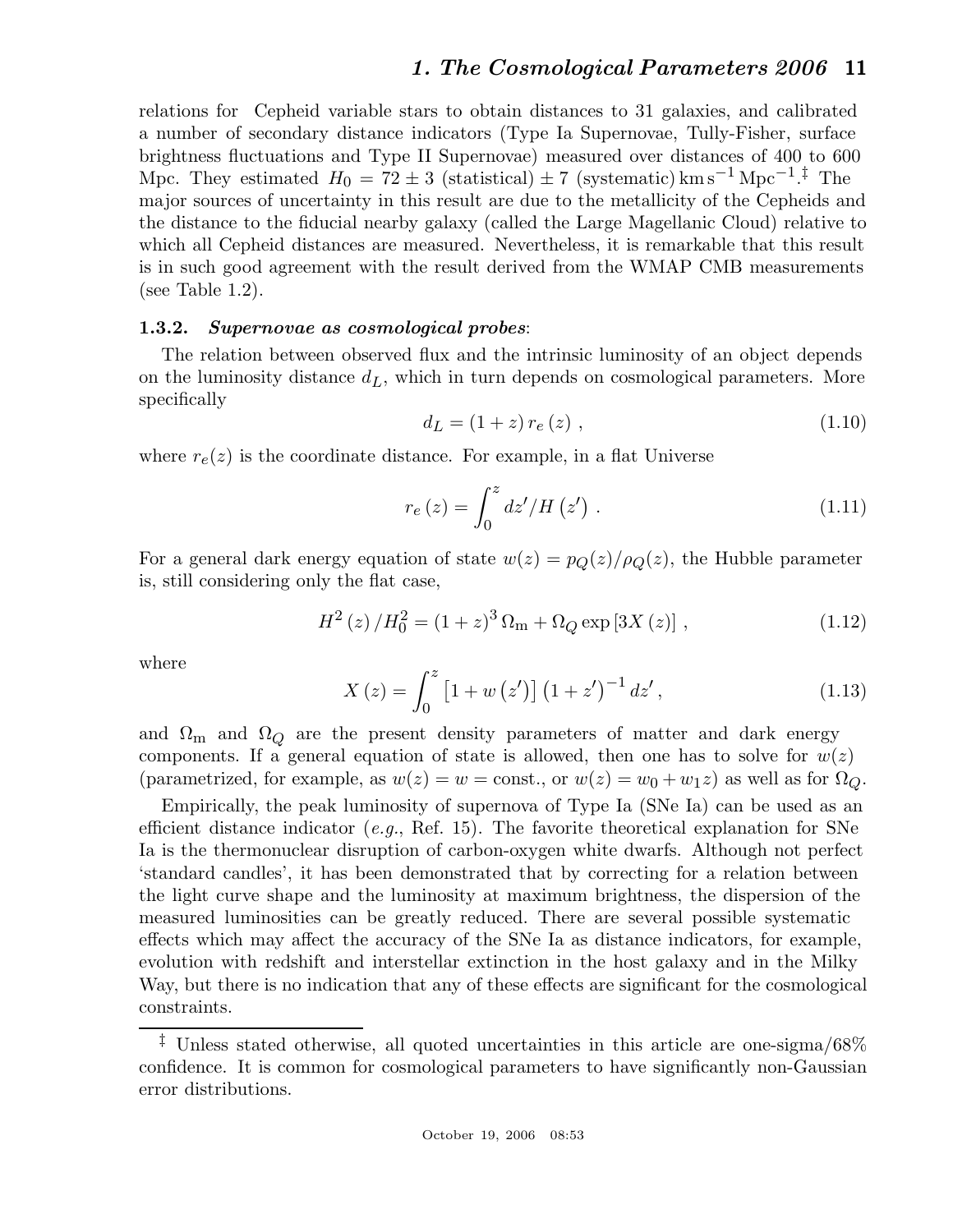

**Figure 1.1:** This shows the preferred region in the  $\Omega_{\rm m}$ – $\Omega_{\Lambda}$  plane from the compilation of supernovae data in Ref. 17, and also the complementary results coming from some other observations. [Courtesy of the Supernova Cosmology Project.]

Two major studies, the 'Supernova Cosmology Project' and the 'High-z Supernova Search Team', found evidence for an accelerating Universe [16], interpreted as due to a cosmological constant, or to a more general 'dark energy' component. Current results from the Supernova Cosmology Project [17] are shown in Fig. 1.1 (see also Ref. 18). The SNe Ia data alone can only constrain a combination of  $\Omega_{\rm m}$  and  $\Omega_{\Lambda}$ . When combined with the CMB data (which indicates flatness, *i.e.*,  $\Omega_m + \Omega_{\Lambda} \approx 1$ ), the best-fit values are  $\Omega_{\rm m} \approx 0.3$  and  $\Omega_{\Lambda} \approx 0.7$ . Future experiments will aim to set constraints on the cosmic equation of state  $w(z)$ . However, given the integral relation between the luminosity distance and  $w(z)$ , it is not straightforward to recover  $w(z)$  (e.g., Ref. 19).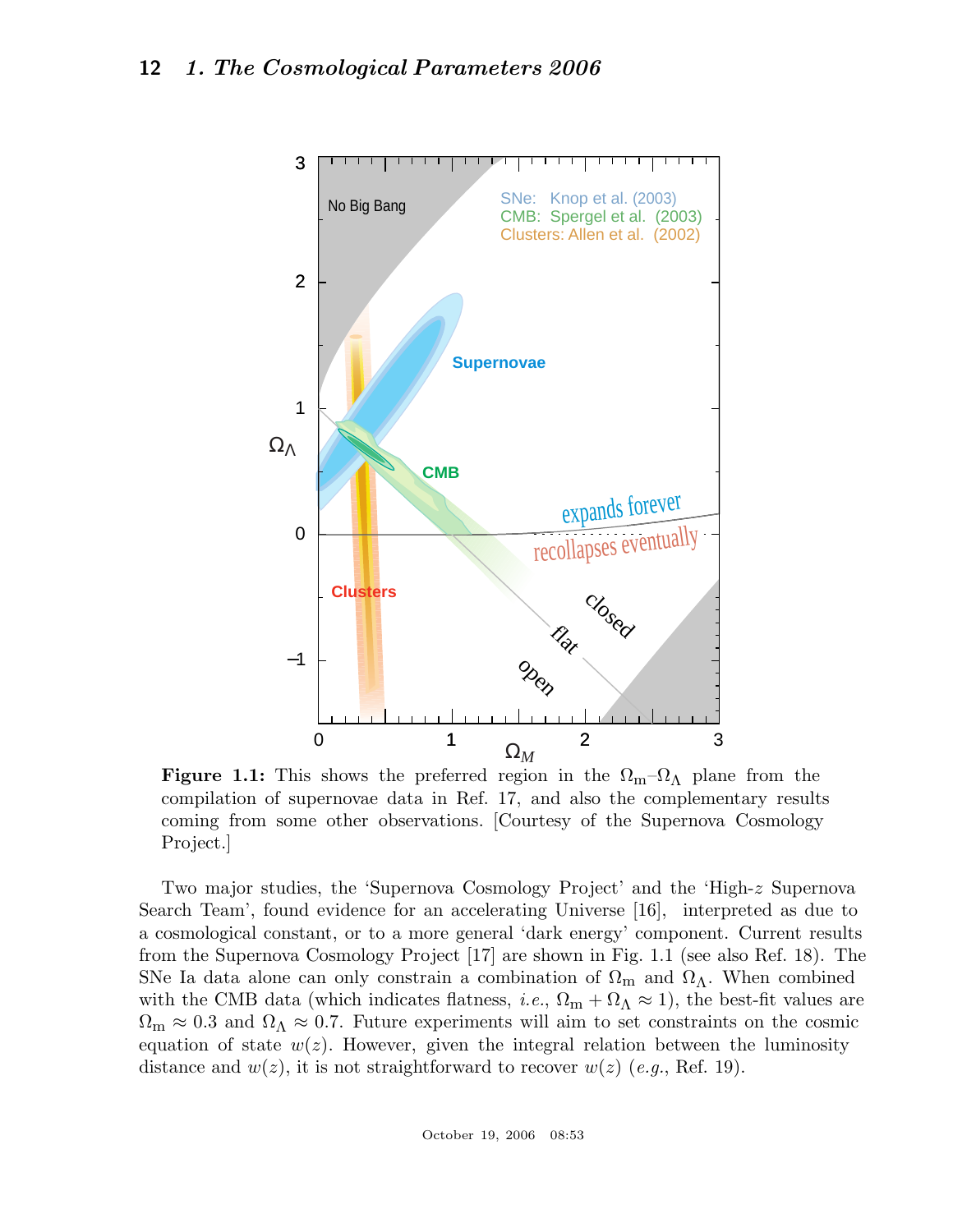#### 1.3.3. Cosmic microwave background:

The physics of the cosmic microwave background (CMB) is described in detail by Scott and Smoot in this volume. Before recombination, the baryons and photons are tightly coupled, and the perturbations oscillate in the potential wells generated primarily by the dark matter perturbations. After decoupling, the baryons are free to collapse into those potential wells. The CMB carries a record of conditions at the time of decoupling, often called primary anisotropies. In addition, it is affected by various processes as it propagates towards us, including the effect of a time-varying gravitational potential (the integrated Sachs-Wolfe effect), gravitational lensing, and scattering from ionized gas at low redshift.

The primary anisotropies, the integrated Sachs-Wolfe effect, and scattering from a homogeneous distribution of ionized gas, can all be calculated using linear perturbation theory, a widely-used implementation being the CMBFAST code of Seljak and Zaldarriaga [6]. Gravitational lensing is also calculated in this code. Secondary effects such as inhomogeneities in the re-ionization process, and scattering from gravitationallycollapsed gas (the Sunyaev–Zel'dovich effect), require more complicated, and more uncertain, calculations.

The upshot is that the detailed pattern of anisotropies, quantified, for instance, by the angular power spectrum  $C_{\ell}$ , depends on all of the cosmological parameters. In a typical cosmology, the anisotropy power spectrum [usually plotted as  $\ell(\ell+1)C_{\ell}$ ] features a flat plateau at large angular scales (small  $\ell$ ), followed by a series of oscillatory features at higher angular scales, the first and most prominent being at around one degree ( $\ell \approx 200$ ). These features, known as acoustic peaks, represent the oscillations of the photon-baryon fluid around the time of decoupling. Some features can be closely related to specific parameters—for instance, the location of the first peak probes the spatial geometry, while the relative heights of the peaks probes the baryon density—but many other parameters combine to determine the overall shape.

The three-year data release from the WMAP satellite [1], henceforth WMAP3, has provided the most accurate results to date on the spectrum of CMB fluctuations, with a precision determination of the temperature power spectrum up to  $\ell \approx 900$ , shown in Fig. 1.2, and the best measurements of the spectrum of E-polarization anisotropies and the correlation spectrum between temperature and polarization (those spectra having first been detected by DASI [20]) . These are consistent with models based on the parameters we have described, and provide quite accurate determinations of many of them [2]. In this subsection, we will refer to results from WMAP alone, with the following section studying some combinations with other observations. We note that as the parameter fitting is done in a multi-parameter space, one has to assume a 'prior' range for each of the parameters (e.g., Hubble constant  $0.5 < h < 1$ ), and there may be some dependence on these assumed priors.

WMAP3 provides an exquisite measurement of the location of the first acoustic peak, which directly probes the spatial geometry and yields a total density  $\Omega_{\text{tot}} \equiv \sum \Omega_i + \Omega_{\Lambda}$ of

$$
\Omega_{\text{tot}} = 1.003^{+0.013}_{-0.017},\tag{1.14}
$$

October 19, 2006 08:53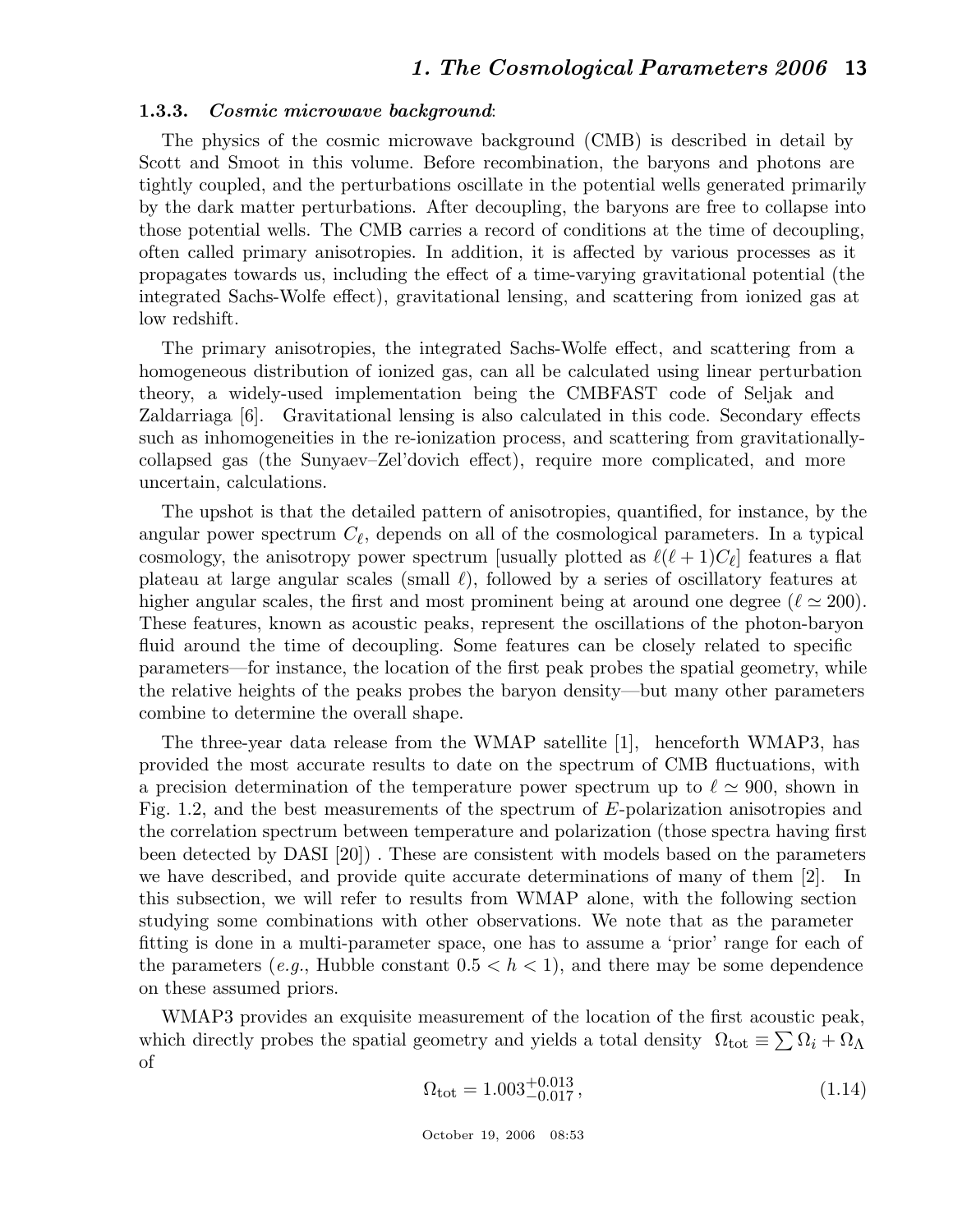

Figure 1.2: The angular power spectrum of the cosmic microwave background temperature from WMAP3. The solid line shows the prediction from the best-fitting ΛCDM model [2]. The error bars on the data points (which are tiny for most of them) indicate the observational errors, while the shaded region indicates the statistical uncertainty from being able to observe only one microwave sky, known as cosmic variance, which is the dominant uncertainty on large angular scales. [Figure courtesy NASA/WMAP Science Team.]

consistent with spatial flatness and completely excluding significantly curved Universes. (This result does however assume a prior on the Hubble parameter from other measurements; WMAP3 alone constrains  $\Omega_{\text{tot}}$  only weakly, and allows significantly closed Universes if h is small. This result also assumes that the dark energy is a cosmological constant.) WMAP3 also gives a precision measurement of the age of the Universe. It gives a baryon density consistent with, and at much higher precision than, that coming from nucleosynthesis. It affirms the need for both dark matter and dark energy if the data are to be explained. It shows no evidence for dynamics of the dark energy, being consistent with a pure cosmological constant  $(w = -1)$ .

The density perturbations are consistent with a power-law primordial spectrum. There are indications that the spectral slope is less than the Harrison–Zel'dovich value  $n = 1$  [2], though the result appears less strong using Bayesian techniques [8]. There is no indication of tensor perturbations, but the upper limit is quite weak.

WMAP3 gives a much lower result for the reionization optical depth  $\tau$  than did their first year results [21]. The current best-fit value  $\tau = 0.088$  is in reasonable agreement with models of how early structure formation induces reionization.

WMAP3 is consistent with other experiments and its dynamic range can be enhanced by including information from small-angle CMB experiments including ACBAR, CBI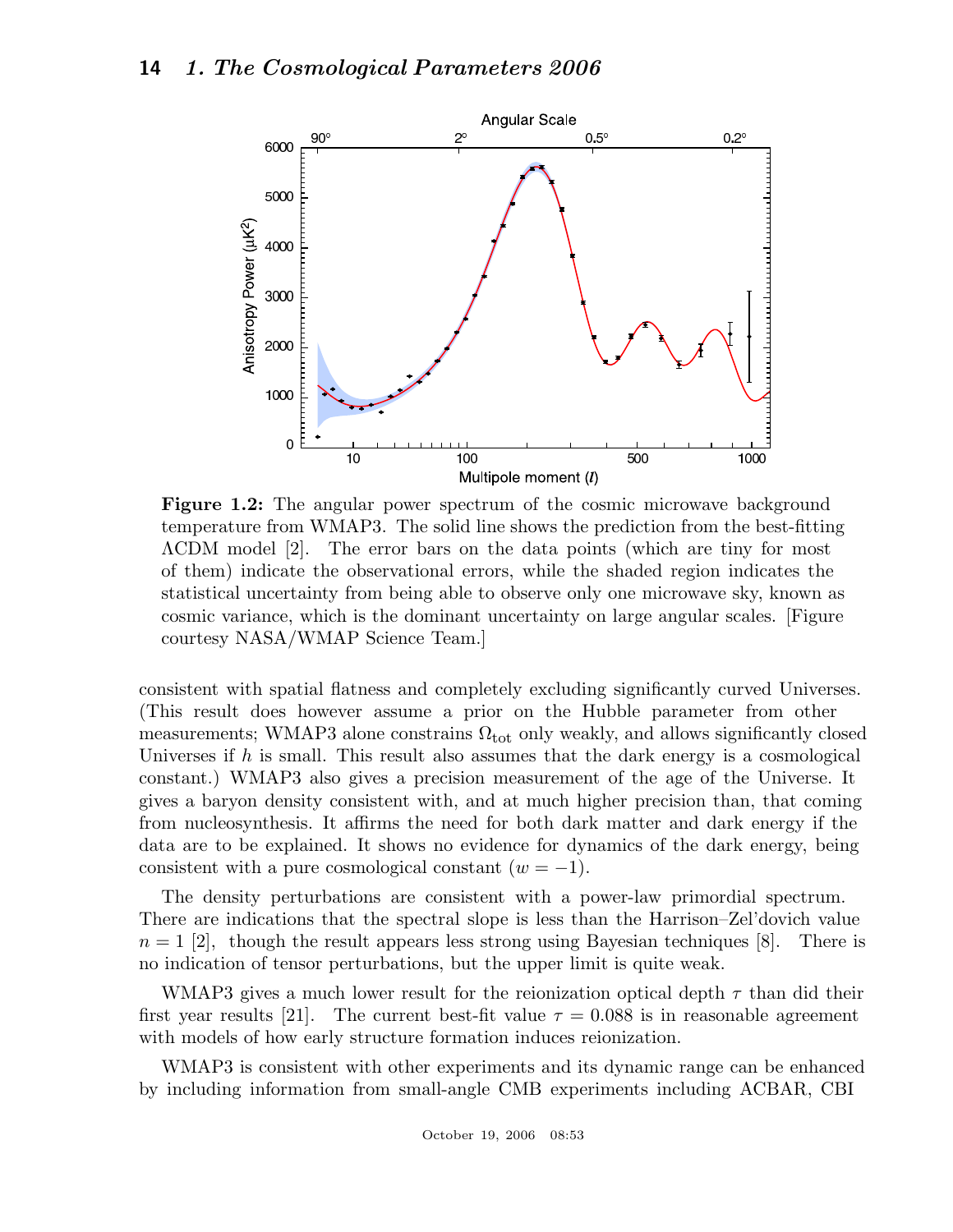and VSA. However the WMAP3 dataset on its own is so powerful that these add little constraining power.

#### 1.3.4. Galaxy clustering:

The power spectrum of density perturbations depends on the nature of the dark matter. Within the Cold Dark Matter model, the shape of the power spectrum depends primarily on the primordial power spectrum and on the combination  $\Omega_{\rm m}h$  which determines the horizon scale at matter–radiation equality, with a subdominant dependence on the baryon density. The matter distribution is most easily probed by observing the galaxy distribution, but this must be done with care as the galaxies do not perfectly trace the dark matter distribution. Rather, they are a 'biased' tracer of the dark matter. The need to allow for such bias is emphasized by the observation that different types of galaxies show bias with respect to each other. Further, the observed 3D galaxy distribution is in redshift space, i.e., the observed redshift is the sum of the Hubble expansion and the line-of-sight peculiar velocity, leading to linear and non-linear dynamical effects which also depend on the cosmological parameters. On the largest length scales, the galaxies are expected to trace the location of the dark matter, except for a constant multiplier b to the power spectrum, known as the linear bias parameter. On scales smaller than 20  $h^{-1}$  Mpc or so, the clustering pattern is 'squashed' in the radial direction due to coherent infall, which depends on the parameter  $\beta \equiv \Omega_{\rm m}^{0.6}/b$  (on these shorter scales, more complicated forms of biasing are not excluded by the data). On scales of a few  $h^{-1}$  Mpc, there is an effect of elongation along the line of sight (colloquially known as the 'finger of God' effect) which depends on the galaxy velocity dispersion  $\sigma_{\rm p}$ .

### **1.3.4.1.** The galaxy power spectrum:

The 2-degree Field (2dF) Galaxy Redshift Survey is now complete and publicly available.∗∗ The power-spectrum analysis of the final 2dFGRS data set of approximately 220,000 galaxies was fitted to a CDM model [22]. It shows evidence for baryon acoustic oscillations, with baryon fraction  $\Omega_{\rm b}/\Omega_{\rm m} = 0.185 \pm 0.046$  (1- $\sigma$  errors). The shape of the power spectrum is characterized by  $\Omega_{\rm m}h = 0.168 \pm 0.016$ , and in combination with WMAP data gives  $\Omega_{\rm m} = 0.231 \pm 0.021$  (see also Ref. 23). The 2dF power spectrum is compared with the Sloan Digital Sky Survey (SDSS) †† power spectrum [24] in Fig. 1.3. We see agreement in the gross features, but also some discrepancies. Eisenstein et al. [25] reported on detection of baryon acoustic peak in the large-scale correlation function of the SDSS sample of nearly 47,000 Luminous Red Galaxies. By using the baryon acoustic peak as a 'standard ruler' they found, independent of WMAP, that  $\Omega_{\rm m} = 0.273 \pm 0.025$ for a flat ΛCDM model.

Combination of the 2dF data with the CMB indicates a 'biasing' parameter  $b \sim 1$ , in agreement with a 2dF-alone analysis of higher-order clustering statistics. However, results for biasing also depend on the length scale over which a fit is done, and the selection of the objects by luminosity, spectral type, or color. In particular, on scales smaller than  $10 h^{-1}$ Mpc, different galaxy types are clustered differently. This 'biasing' introduces a

<sup>∗∗</sup> See http://www.mso.anu.edu.au/2dFGRS

<sup>††</sup> See http://www.sdss.org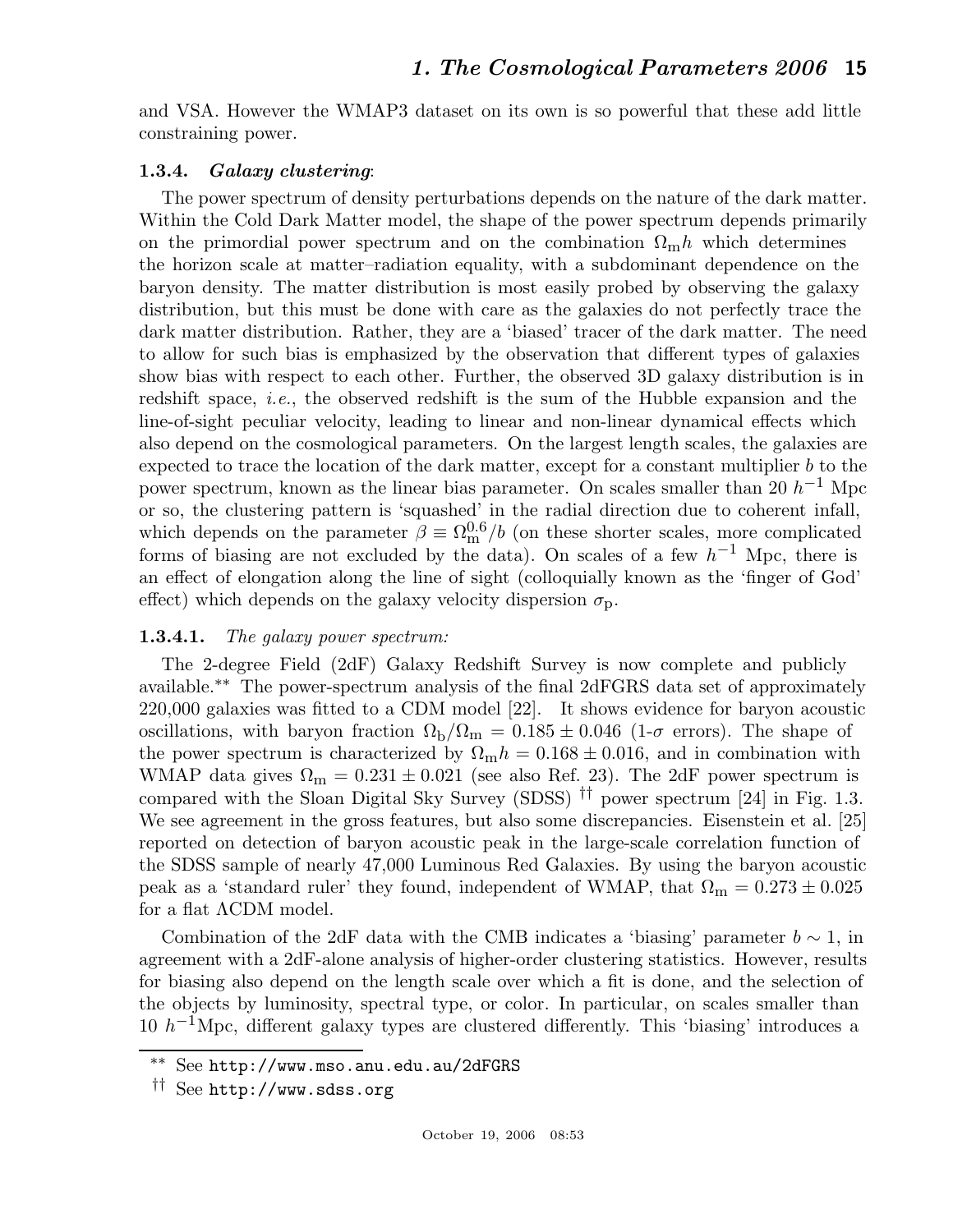

Figure 1.3: The galaxy power spectrum from the 2dF galaxy redshift survey [22] compared with that from SDSS [24], each corrected for its survey geometry. The 2dFGRS power spectrum (with distances measured in redshift space) is shown by solid circles with one-sigma errors shown by the shaded area. The triangles and error bars show the SDSS power spectrum. The solid curve shows a linear-theory  $\Lambda$ CDM model with  $\Omega_{\rm m}h = 0.168$ ,  $\Omega_{\rm b}/\Omega_{\rm m} = 0.17$ ,  $h = 0.72$ ,  $n = 1$  and normalization matched to the 2dFGRS power spectrum. The dotted vertical lines indicate the range over which the best-fit model was evaluated. [Figure provided by Shaun Cole and Will Percival; see Ref. 22.]

systematic effect on the determination of cosmological parameters from redshift surveys. Prior knowledge from simulations of galaxy formation could help, but is model-dependent. We also note that the present-epoch power spectrum is not sensitive to dark energy, so it is mainly a probe of the matter density.

#### **1.3.4.2.** Limits on neutrino mass from galaxy surveys and other probes:

Large-scale structure data can put an upper limit on the ratio  $\Omega_{\nu}/\Omega_{\rm m}$  due to the neutrino 'free streaming' effect [26]. By comparing the 2dF galaxy power spectrum with a four-component model (baryons, cold dark matter, a cosmological constant, and massive neutrinos), it was estimated that  $\Omega_{\nu}/\Omega_{\rm m}$  < 0.13 (95% confidence limit), giving  $\Omega_{\nu}$  < 0.04 if a concordance prior of  $\Omega_{\rm m} = 0.3$  is imposed. The latter corresponds to an upper limit of about 2 eV on the total neutrino mass, assuming a prior of  $h \approx 0.7$  [27].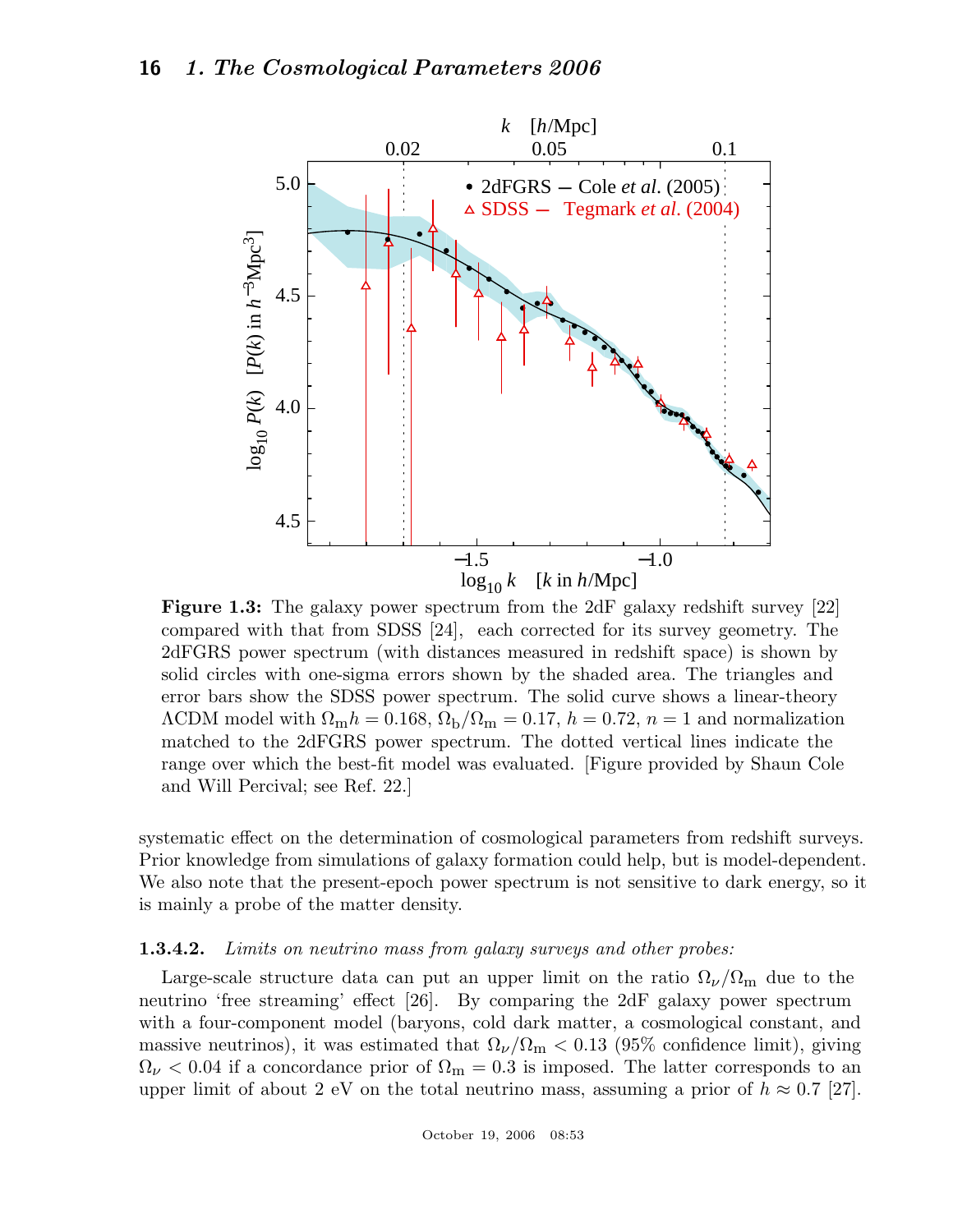Potential systematic effects include biasing of the galaxy distribution and non-linearities of the power spectrum. A similar upper limit of 2 eV was derived from CMB anisotropies alone [28]. The above analyses assume that the primordial power spectrum is adiabatic, scale-invariant and Gaussian.

Additional cosmological data sets bring down this upper limit [29,30]. An upper limit on the total neutrino mass of 0.17 eV was reported by combining a large number of cosmological probes [31].

Laboratory limits on absolute neutrino masses from tritium beta decay and especially from neutrinoless double-beta decay should, within the next decade, push down towards (or perhaps even beyond) the 0.1 eV level that has cosmological significance.

#### 1.3.5. Clusters of galaxies:

A cluster of galaxies is a large collection of galaxies held together by their mutual gravitational attraction. The largest ones are around  $10^{15}$  solar masses, and are the largest gravitationally-collapsed structures in the Universe. Even at the present epoch they are relatively rare, with only a few percent of galaxies being in clusters. They provide various ways to study the cosmological parameters; here we discuss constraints from the measurements of the cluster number density and the baryon fraction in clusters.

#### **1.3.5.1.** Cluster number density:

The first objects of a given kind form at the rare high peaks of the density distribution, and if the primordial density perturbations are Gaussian-distributed, their number density is exponentially sensitive to the size of the perturbations, and hence can strongly constrain it. Clusters are an ideal application in the present Universe. They are usually used to constrain the amplitude  $\sigma_8$ , as a box of side  $8 h^{-1}$  Mpc contains about the right amount of material to form a cluster. The most useful observations at present are of X-ray emission from hot gas lying within the cluster, whose temperature is typically a few keV, and which can be used to estimate the mass of the cluster. A theoretical prediction for the mass function of clusters can come either from semi-analytic arguments or from numerical simulations. At present, the main uncertainty is the relation between the observed gas temperature and the cluster mass, despite extensive study using simulations. A recent analysis [32] gives

$$
\sigma_8 = 0.78^{+0.30}_{-0.06} \qquad (95\% \text{ confidence})
$$
\n(1.15)

for  $\Omega_{\rm m} = 0.35$ , with highly non-Gaussian error bars, but different authors still find a spread of values. Scaling to lower  $\Omega_{\rm m}$  increases  $\sigma_8$ . This result is somewhat above the values predicted in cosmologies compatible with WMAP3.

The same approach can be adopted at high redshift (which for clusters means redshifts approaching one) to attempt to measure  $\sigma_8$  at an earlier epoch. The evolution of  $\sigma_8$  is primarily driven by the value of the matter density  $\Omega_{\rm m}$ , with a sub-dominant dependence on the dark energy density. It is generally recognized that such analyses favor a low matter density, though there is not complete consensus on this, and at present this technique for constraining the density is not competitive with the CMB.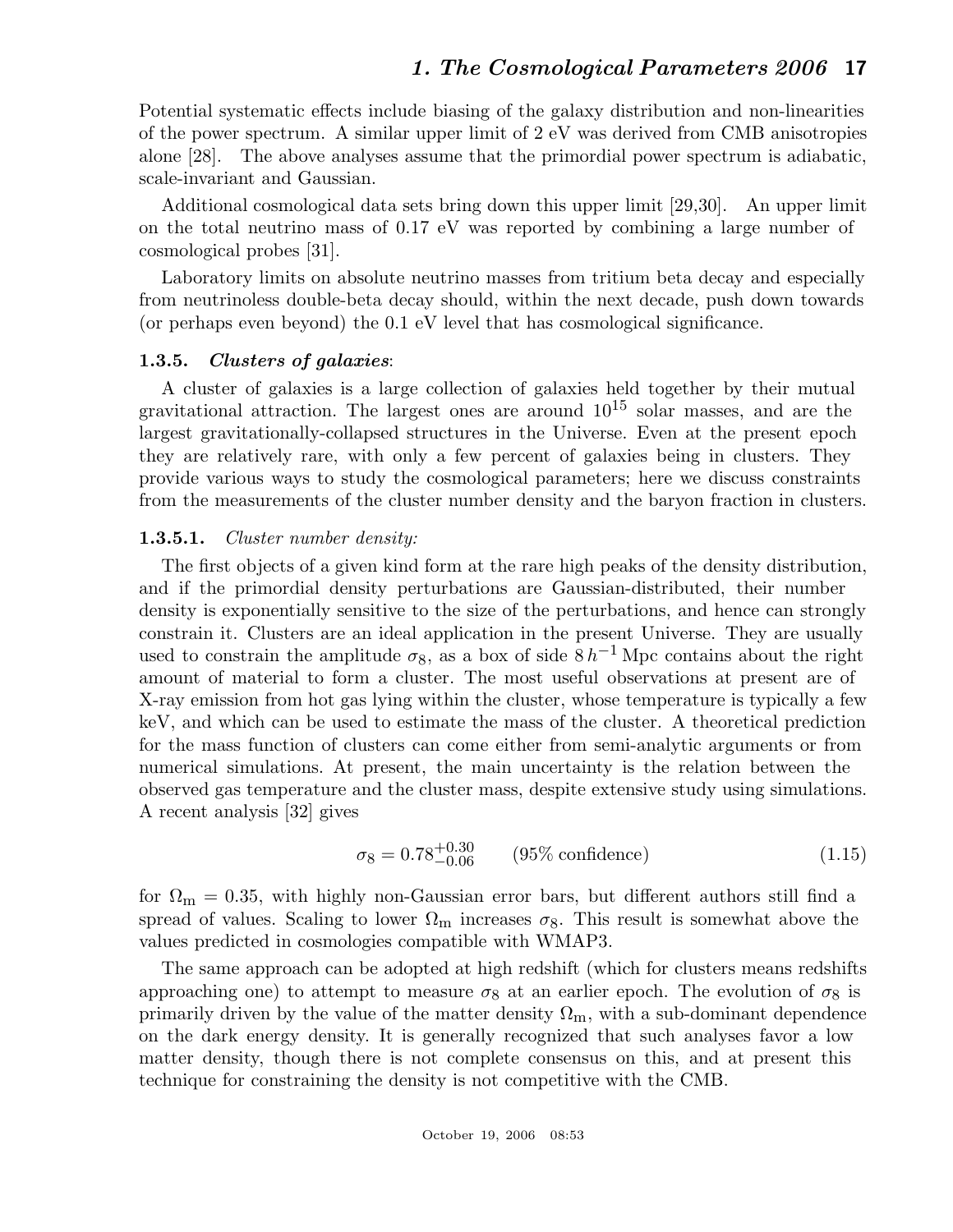#### **1.3.5.2.** Cluster baryon fraction:

If clusters are representative of the mass distribution in the Universe, the fraction of the mass in baryons to the overall mass distribution would be  $f_{\rm b} = \Omega_{\rm b}/\Omega_{\rm m}$ . If  $\Omega_{\rm b}$ , the baryon density parameter, can be inferred from the primordial nucleosynthesis abundance of the light elements, the cluster baryon fraction  $f<sub>b</sub>$  can then be used to constrain  $\Omega<sub>m</sub>$  and h (e.g., Ref. 33). The baryons in clusters are primarily in the form of X-ray-emitting gas that falls into the cluster, and secondarily in the form of stellar baryonic mass. Hence, the baryon fraction in clusters is estimated to be

$$
f_{\rm b} = \frac{\Omega_{\rm b}}{\Omega_{\rm m}} \simeq f_{\rm gas} + f_{\rm gal} \,, \tag{1.16}
$$

where  $f_{\rm b} = M_{\rm b}/M_{\rm grav}$ ,  $f_{\rm gas} = M_{\rm gas}/M_{\rm grav}$ ,  $f_{\rm gal} = M_{\rm gal}/M_{\rm grav}$ , and  $M_{\rm grav}$  is the total gravitating mass.

This can be used to obtain an approximate relation between  $\Omega_{\rm m}$  and h:

$$
\Omega_{\rm m} = \frac{\Omega_{\rm b}}{f_{\rm gas} + f_{\rm gal}} \simeq \frac{\Omega_{\rm b}}{0.08h^{-1.5} + 0.01h^{-1}}.
$$
\n(1.17)

Big Bang Nucleosynthesis gives  $\Omega_{\rm b}h^2 \approx 0.02$ , allowing the above relation to be approximated as  $\Omega_{\rm m}h^{0.5} \approx 0.25$  (*e.g.*, Ref. 34). For example, Allen *et al.* [35] derived a density parameter consistent with  $\Omega_{\rm m} = 0.3$  from Chandra observations.

#### 1.3.6. Clustering in the inter-galactic medium:

It is commonly assumed, based on hydrodynamic simulations, that the neutral hydrogen in the inter-galactic medium (IGM) can be related to the underlying mass distribution. It is then possible to estimate the matter power spectrum on scales of a few megaparsecs from the absorption observed in quasar spectra, the so-called Lyman-alpha forest. The usual procedure is to measure the power spectrum of the transmitted flux, and then to infer the mass power spectrum. Photo-ionization heating by the ultraviolet background radiation and adiabatic cooling by the expansion of the Universe combine to give a simple power-law relation between the gas temperature and the baryon density. It also follows that there is a power-law relation between the optical depth  $\tau$  and  $\rho_{\rm b}$ . Therefore, the observed flux  $F = \exp(-\tau)$  is strongly correlated with  $\rho_{\rm b}$ , which itself traces the mass density. The matter and flux power spectra can be related by

$$
P_{\rm m}(k) = b^2(k) \, P_F(k) \,, \tag{1.18}
$$

where  $b(k)$  is a bias function which is calibrated from simulations. Croft *et al.* [36] derived cosmological parameters from Keck Telescope observations of the Lyman-alpha forest at redshifts  $z = 2 - 4$ . Their derived power spectrum corresponds to that of a CDM model, which is in good agreement with the 2dF galaxy power spectrum. A recent study using VLT spectra [37] agrees with the flux power spectrum of Ref. 36. This method depends on various assumptions. Seljak *et al.* [38] pointed out that errors are sensitive to the range of cosmological parameters explored in the simulations, and the treatment of the mean transmitted flux.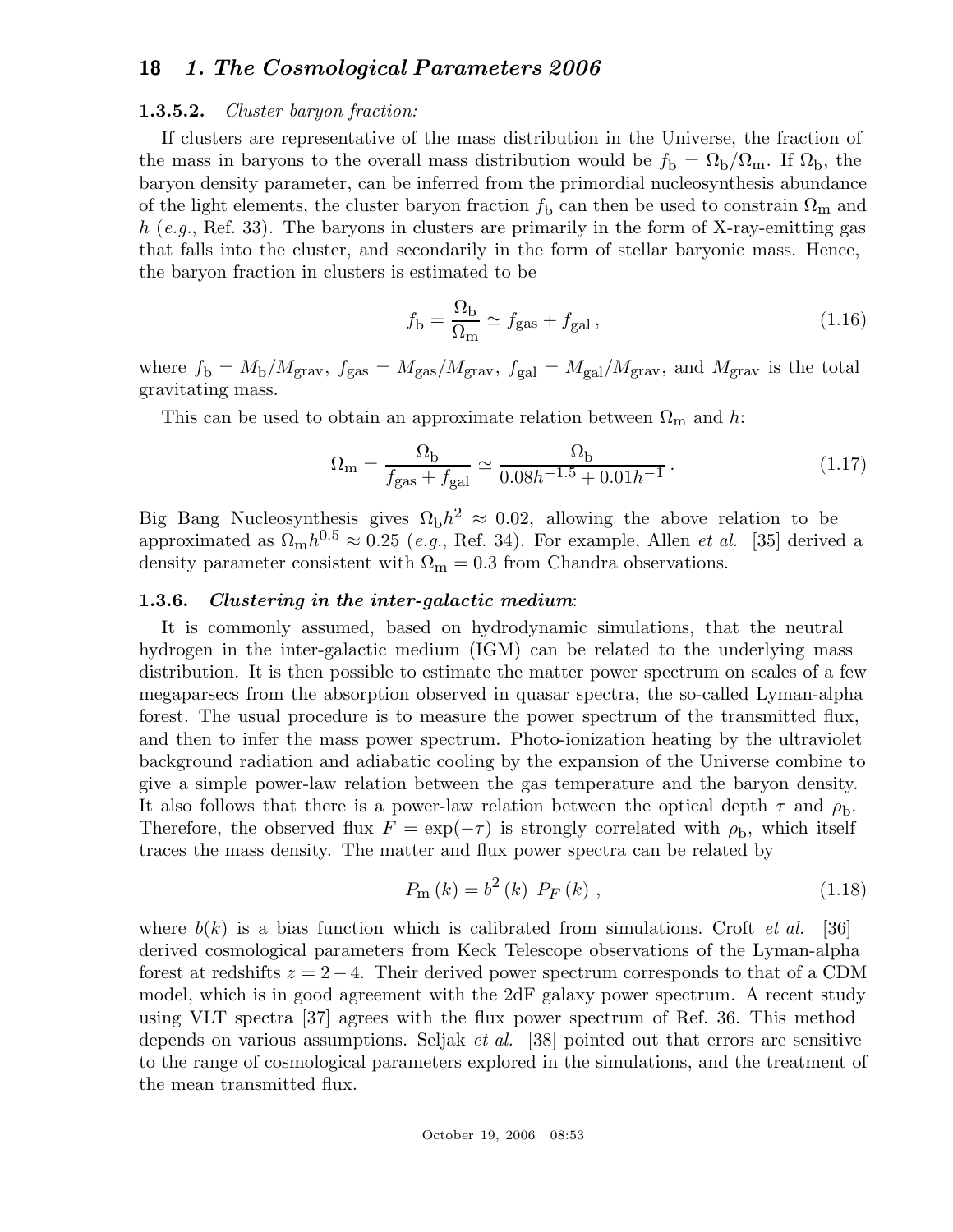#### 1.3.7. Gravitational lensing:

Images of background galaxies get distorted due to the gravitational effect of mass fluctuations along the line of sight. Deep gravitational potential wells such as galaxy clusters generate 'strong lensing', i.e., arcs and arclets, while more moderate fluctuations give rise to 'weak lensing'. Weak lensing is now widely used to measure the mass power spectrum in random regions of the sky (see Ref. 39 for recent reviews). As the signal is weak, the CCD frame of deformed galaxy shapes ('shear map') is analyzed statistically to measure the power spectrum, higher moments, and cosmological parameters.

The shear measurements are mainly sensitive to the combination of  $\Omega_{\rm m}$  and the amplitude  $\sigma_8$ . There are various systematic effects in the interpretation of weak lensing, e.g., due to atmospheric distortions during observations, the redshift distribution of the background galaxies, intrinsic correlation of galaxy shapes, and non-linear modeling uncertainties. Hoekstra *et al.* [40] derived the result  $\sigma_8 \Omega_{\rm m}^{0.52} = 0.46_{-0.07}^{+0.05}$  (95% confidence level), assuming a ΛCDM model. Other recent results are summarized in Ref. 39. For a  $\Omega_{\rm m} = 0.3, \Omega_{\Lambda} = 0.7$  cosmology, different groups derived normalizations  $\sigma_8$  over a wide range, indicating that the systematic errors are still larger than some of the quoted error bars.

#### 1.3.8. Peculiar velocities:

Deviations from the Hubble flow directly probe the mass fluctuations in the Universe, and hence provide a powerful probe of the dark matter. Peculiar velocities are deduced from the difference between the redshift and the distance of a galaxy. The observational difficulty is in accurately measuring distances to galaxies. Even the best distance indicators (e.g., the Tully–Fisher relation) give an error of  $15\%$  per galaxy, hence limiting the application of the method at large distances. Peculiar velocities are mainly sensitive to  $\Omega_{\rm m}$ , not to  $\Omega_{\Lambda}$  or quintessence. Extensive analyses in the early 1990s (e.g., Ref. 41) suggested a value of  $\Omega_{\rm m}$  close to unity. A more recent analysis [42], which takes into account non-linear corrections, gives  $\sigma_8 \Omega_{\rm m}^{0.6} = 0.49 \pm 0.06$  and  $\sigma_8 \Omega_{\rm m}^{0.6} = 0.63 \pm 0.08$  (90%) errors) for two independent data sets. While at present cosmological parameters derived from peculiar velocities are strongly affected by random and systematic errors, a new generation of surveys may improve their accuracy. Three promising approaches are the 6dF near-infrared survey of 15,000 peculiar velocities<sup> $\ddagger\ddagger$ </sup>, Supernovae Type Ia and the kinematic Sunyaev–Zel'dovich effect.

## 1.4. Bringing observations together

Although it contains two ingredients—dark matter and dark energy—which have not yet been verified by laboratory experiments, the ΛCDM model is almost universally accepted by cosmologists as the best description of present data. The basic ingredients are given by the parameters listed in Sec. 1.1.4, with approximate values of some of the key parameters being  $\Omega_{\rm b} \approx 0.04$ ,  $\Omega_{\rm dm} \approx 0.20$ ,  $\Omega_{\Lambda} \approx 0.76$ , and a Hubble constant  $h \approx 0.73$ . The spatial geometry is very close to flat (and often assumed to be precisely flat), and the initial perturbations Gaussian, adiabatic, and nearly scale-invariant.

<sup>‡‡</sup> See http://www.mso.anu.edu.au/6dFGS/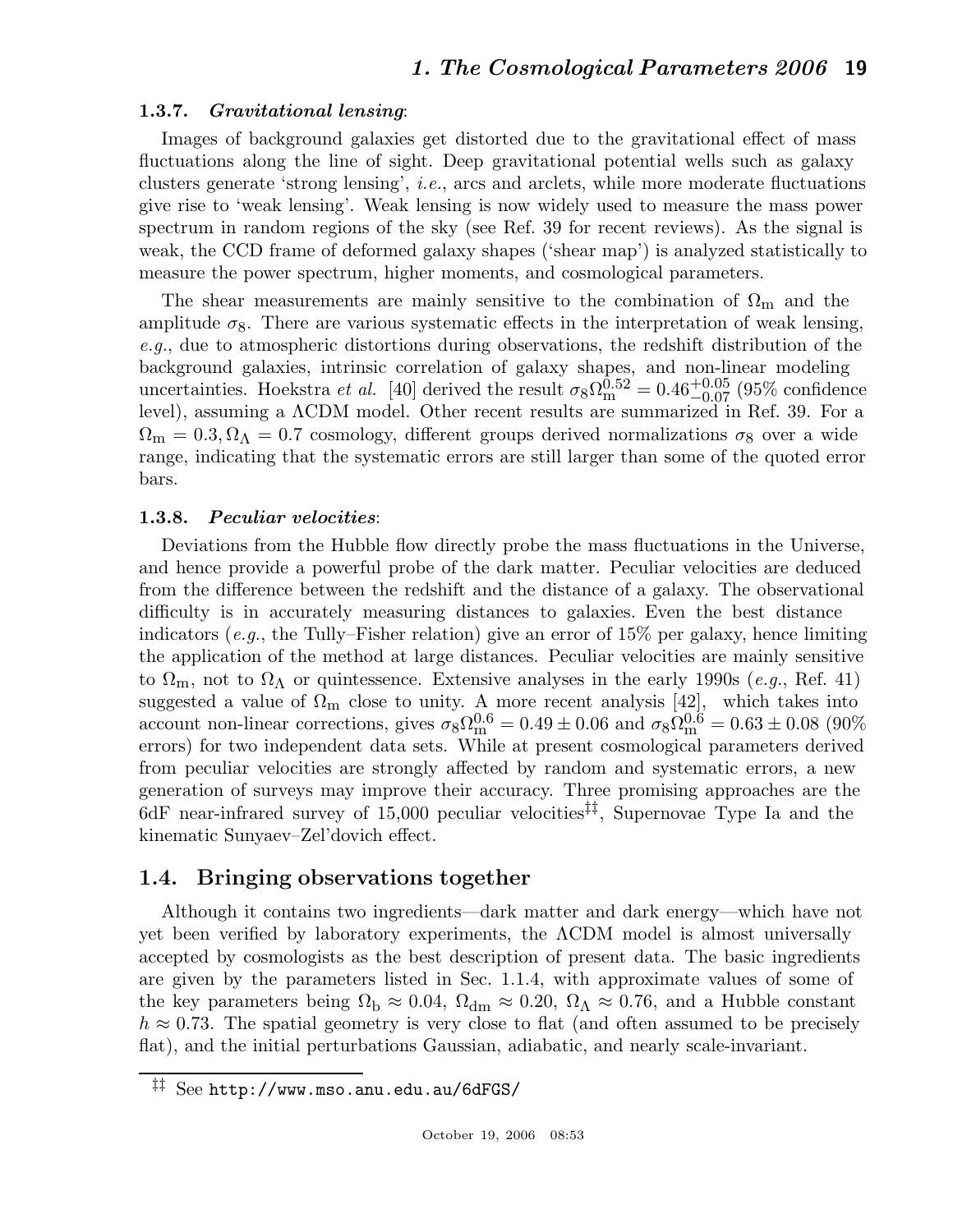**Table 1.2:** Parameter constraints reproduced from Spergel *et al.* [2]. All columns assume the ΛCDM cosmology with a power-law initial spectrum, no tensors, spatial flatness, and a cosmological constant as dark energy. Three different data combinations are shown to highlight the extent to which this choice matters. The first column is WMAP3 alone, the second combines this with 2dF, and the third column shows a combination of all datasets considered in Ref. [2]. This last data is not in their paper but can be found online at http://lambda.gsfc.nasa.gov. The parameter A is a measure of the perturbation amplitude; see Ref. 2 for details. Uncertainties are shown at one sigma, and caution is needed in extrapolating them to higher significance levels due to non-Gaussian likelihoods and assumed priors.

|                                                                     |                                                                                                                                                        | WMAP alone WMAP + $2dF$ WMAP + all                                                                                                                     |                                                                                                                                                        |
|---------------------------------------------------------------------|--------------------------------------------------------------------------------------------------------------------------------------------------------|--------------------------------------------------------------------------------------------------------------------------------------------------------|--------------------------------------------------------------------------------------------------------------------------------------------------------|
| $\Omega_{\rm m}h^2$<br>$\Omega_{\rm b}h^2$<br>h<br>$\, n$<br>$\tau$ | $0.127^{+0.007}_{-0.009}$<br>$0.0223^{+0.0007}_{-0.0009}$<br>$0.73^{+0.03}_{-0.04}$<br>$0.951\substack{+0.015 \\ -0.019}$<br>$0.088^{+0.028}_{-0.034}$ | $0.126^{+0.004}_{-0.006}$<br>$0.0222^{+0.0007}_{-0.0008}$<br>$0.73^{+0.02}_{-0.03}$<br>$0.948\substack{+0.013 \\ -0.018}$<br>$0.083^{+0.027}_{-0.031}$ | $0.131_{-0.010}^{+0.004}$<br>$0.0220^{+0.0006}_{-0.0008}$<br>$0.71^{+0.01}_{-0.02}$<br>$0.938\substack{+0.013 \\ -0.018}$<br>$0.069^{+0.026}_{-0.029}$ |
| $\overline{A}$                                                      | $0.68^{+0.04}_{-0.06}$                                                                                                                                 | $0.68^{+0.04}_{-0.05}$                                                                                                                                 | $0.67^{+0.04}_{-0.05}$                                                                                                                                 |

The most powerful single experiment is WMAP3, which on its own supports all these main tenets. Values for some parameters, as given in Spergel *et al.* [2], are reproduced in Table 1.2. This model presumes a flat Universe, and so  $\Omega_{\Lambda}$  is a derived quantity in this analysis, with best-fit value  $\Omega_{\Lambda} = 0.76$ .

These constraints can be somewhat strengthened by adding additional datasets, as shown in the Table. However WMAP3 on its own is sufficiently powerful that inclusion of other datasets only changes things at quite a detailed level. In our view, the most robust present constraints are those from WMAP3 alone.

The baryon density  $\Omega_b$  is now measured with quite high accuracy from the CMB and large-scale structure, and is consistent with the determination from big bang nucleosynthesis; Fields and Sarkar in this volume quote the range  $0.017 \le \Omega_{\rm b} h^2 \le 0.024$ . Given the sensitivity of the measurement, it is important to note that it has some dependence on the datasets chosen, as seen in Table 1.2.

While  $\Omega_{\Lambda}$  is measured to be non-zero with very high confidence, there is no evidence of evolution of the dark energy density. The WMAP team find the limit  $w < -0.78$  at 95% confidence from a compilation of data including SNe Ia data, with the cosmological constant case  $w = -1$  giving an excellent fit to the data.

The data provides strong support for the main predictions of the simplest inflation models: spatial flatness and adiabatic, Gaussian, nearly scale-invariant density perturbations. But it is disappointing that there is no sign of primordial gravitational waves, with WMAP3 providing only a weak upper limit  $r < 0.55$  at 95% confidence [2]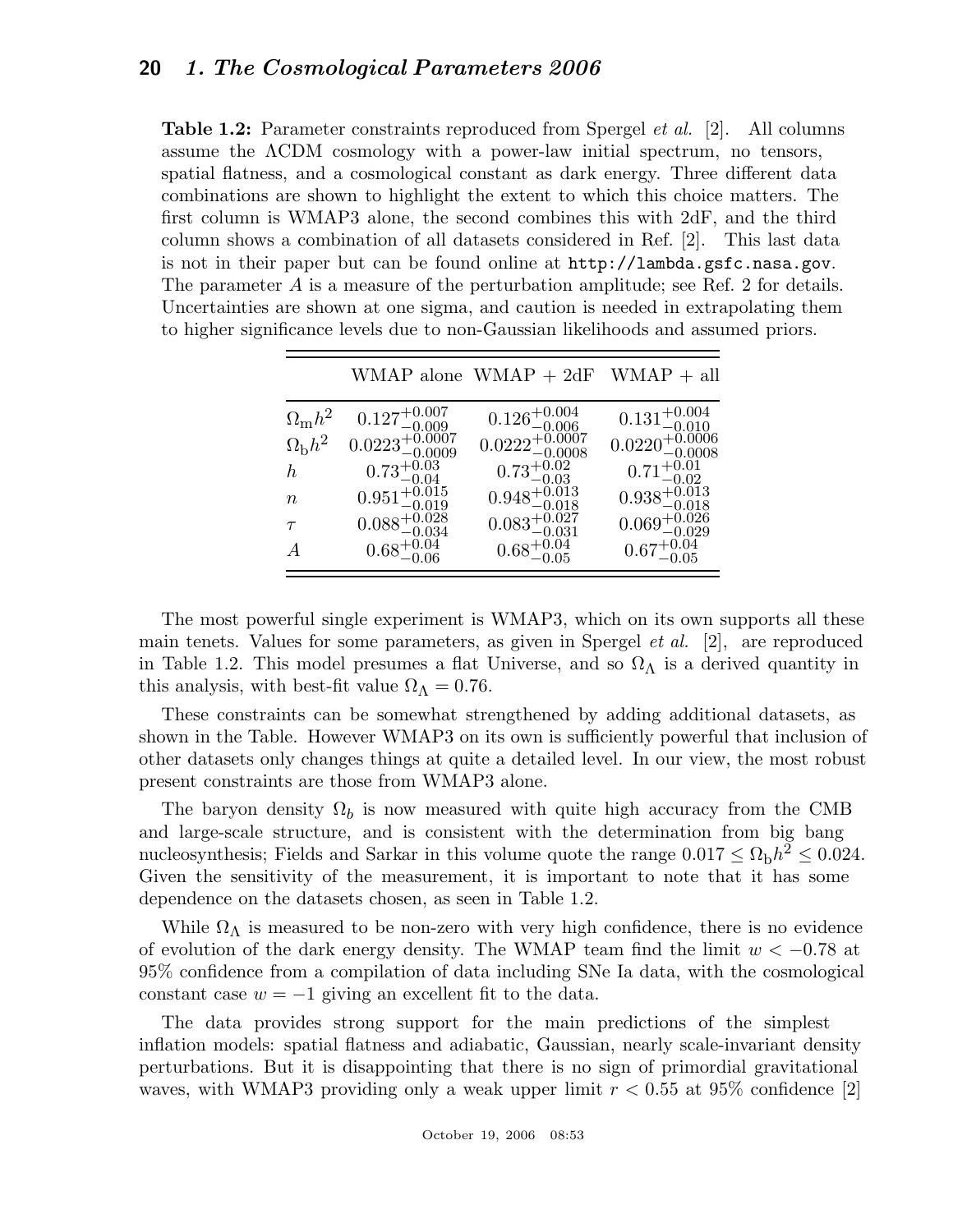(this assumes no running, and weakens significantly if running is allowed). The spectral index n is placed in an interesting position by WMAP3, with indications that  $n < 1$  is required by the data. However the conclusion that  $n = 1$  is ruled out that is suggested by parameter estimation [2] receives much less compelling support in Bayesian model selection analyses [8] and in our view it is premature to conclude that  $n = 1$  is no longer viable.

Tests have been made for various types of non-Gaussianity, a particular example being a parameter  $f_{\rm NL}$  which measures a quadratic contribution to the perturbations and is constrained to  $-54 < f_{\text{NL}} < 114$  at 95% confidence [2] (this looks weak, but prominent non-Gaussianity requires the product  $f_{\rm NL}\Delta_{\mathcal{R}}$  to be large, and  $\Delta_{\mathcal{R}}$  is of order  $10^{-5}$ ).

Two parameters which are still uncertain are  $\Omega_{\rm m}$  and  $\sigma_8$ , both of which were revised downwards significantly by WMAP3 to a level where they do not sit well against local measures of  $\sigma_8$ , particularly those using weak gravitational lensing. However an analysis including Lyman-alpha data with WMAP3 has found that this brings  $\sigma_8$  up again [31]. It is clear that we have yet to reach the last word on these parameters. It is also worth noting that WMAP3 only probes larger length scales, and the constraint comes from using WMAP to estimate all the parameters of the model needed to determine  $\sigma_8$ . As such, their constraint depends strongly on the assumed set of cosmological parameters being sufficient.

One parameter which is surprisingly robust is the age of the Universe. There is a useful coincidence that for a flat Universe the position of the first peak is strongly correlated with the age of the Universe. The WMAP3 result is  $13.7^{+0.1}_{-0.2}$  Gyr (assuming a flat Universe). This is in good agreement with the ages of the oldest globular clusters [43] and radioactive dating [44].

## 1.5. Outlook for the future

The concordance model is now well established, and there seems little room left for any dramatic revision of this paradigm. A measure of the strength of that statement is how difficult it has proven to formulate convincing alternatives. For example, one corner of parameter space that has been explored is the possibility of abandoning the dark energy, and instead considering a mixed dark matter model with  $\Omega_{\rm m} = 1$  and  $\Omega_{\nu} = 0.2$ . Such a model fits both the 2dF and WMAP data reasonably well, but only for a Hubble constant  $h < 0.5$  [27,45]. However, this model is inconsistent with the HST key project value of h, the results from SNe Ia, cluster number density evolution, and baryon fraction in clusters.

Should there indeed be no major revision of the current paradigm, we can expect future developments to take one of two directions. Either the existing parameter set will continue to prove sufficient to explain the data, with the parameters subject to ever-tightening constraints, or it will become necessary to deploy new parameters. The latter outcome would be very much the more interesting, offering a route towards understanding new physical processes relevant to the cosmological evolution. There are many possibilities on offer for striking discoveries, for example: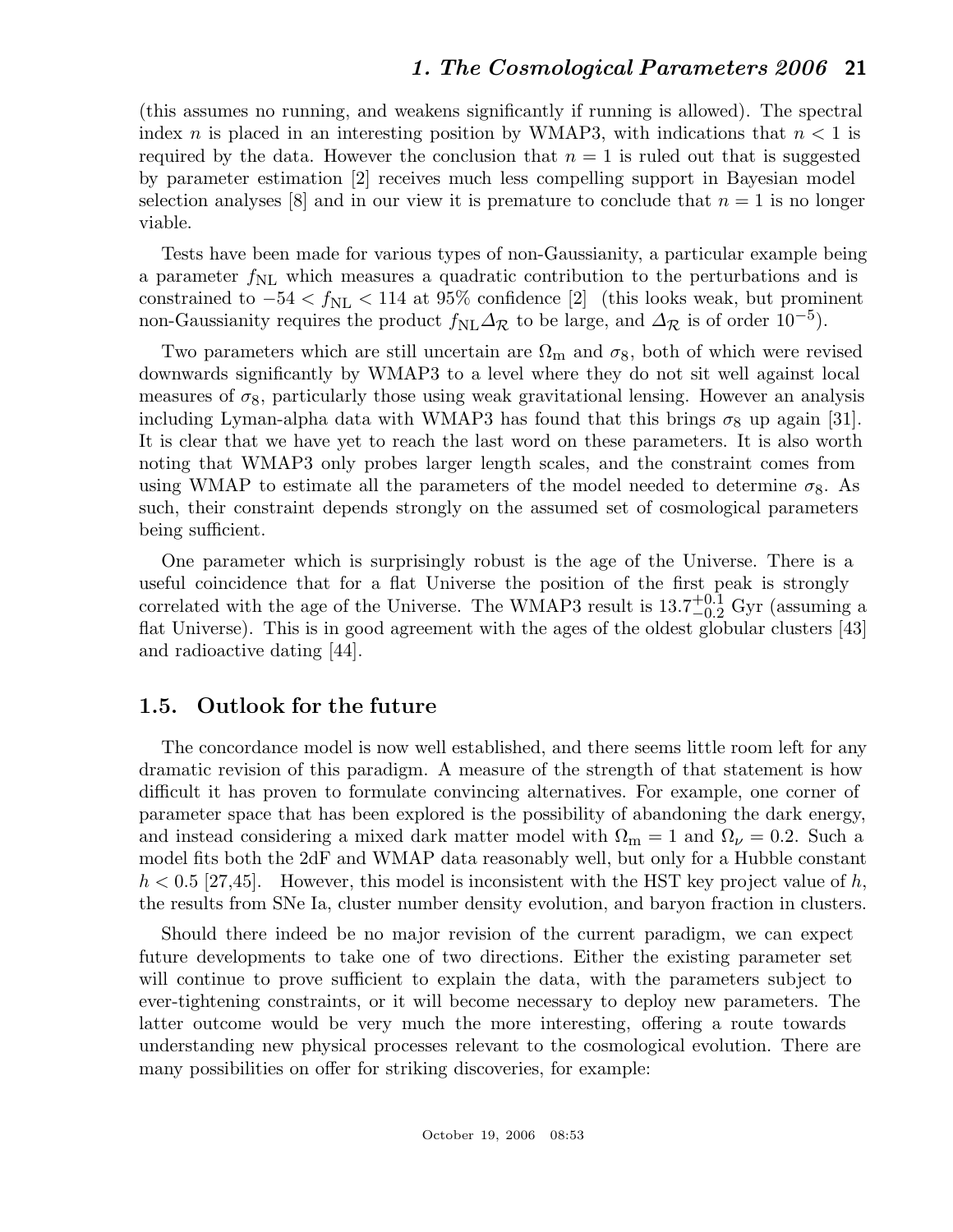- The cosmological effects of a neutrino mass may be unambiguously detected, shedding light on fundamental neutrino properties;
- Compelling detection of deviations from scale-invariance in the initial perturbations would indicate dynamical processes during perturbation generation by, for instance, inflation;
- Detection of primordial non-Gaussianities would indicate that non-linear processes influence the perturbation generation mechanism;
- Detection of variation in the dark energy density (*i.e.*,  $w \neq -1$ ) would provide much-needed experimental input into the question of the properties of the dark energy.

These provide more than enough motivation for continued efforts to test the cosmological model and improve its precision.

Over the coming years, there are a wide range of new observations, which will bring further precision to cosmological studies. Indeed, there are far too many for us to be able to mention them all here, and so we will just highlight a few areas.

The cosmic microwave background observations will improve in several directions. The new frontier is the study of polarization, first detected in 2002 by DASI and for which power spectrum measurements have now been made by WMAP and Boomerang [46]. Dedicated ground-based polarization experiments, such as CBI, QUaD, and Clover promise powerful measures of the polarization spectrum in the next few years, and may be able to separately detect the two modes of polarization. Another area of development is pushing accurate power spectrum measurements to smaller angular scales, typically achieved by interferometry, which should allow measurements of secondary anisotropy effects, such as the Sunyaev–Zel'dovich effect, whose detection has already been tentatively claimed by CBI. Finally, we mention the Planck satellite, due to launch in 2008, which will make high-precision all-sky maps of temperature and polarization, utilizing a very wide frequency range for observations to improve understanding of foreground contaminants, and to compile a large sample of clusters via the Sunyaev–Zel'dovich effect.

On the supernova side, the most ambitious initiative at present is a proposed satellite mission JDEM (Joint Dark Energy Mission) funded by NASA and DoE. There are several candidates for this mission, including the much-publicized SNAP satellite, but the funding has yet to be secured. An impressive array of ground-based dark energy surveys are also already operational or proposed, including the ESSENCE project, the Dark Energy Survey, LSST and WFMOS. With large samples, it may be possible to detect evolution of the dark energy density, thus measuring its equation of state and perhaps even its variation.

The above future surveys will address fundamental questions of physics well beyond just testing the 'concordance' ΛCDM model and minor variations. It would be important to distinguish the imprint of dark energy and dark matter on the geometry from the growth of perturbations and to test theories of modified gravity as alternatives for fitting the observations to a Dark Energy component.

The development of the first precision cosmological model is a major achievement. However, it is important not to lose sight of the motivation for developing such a model,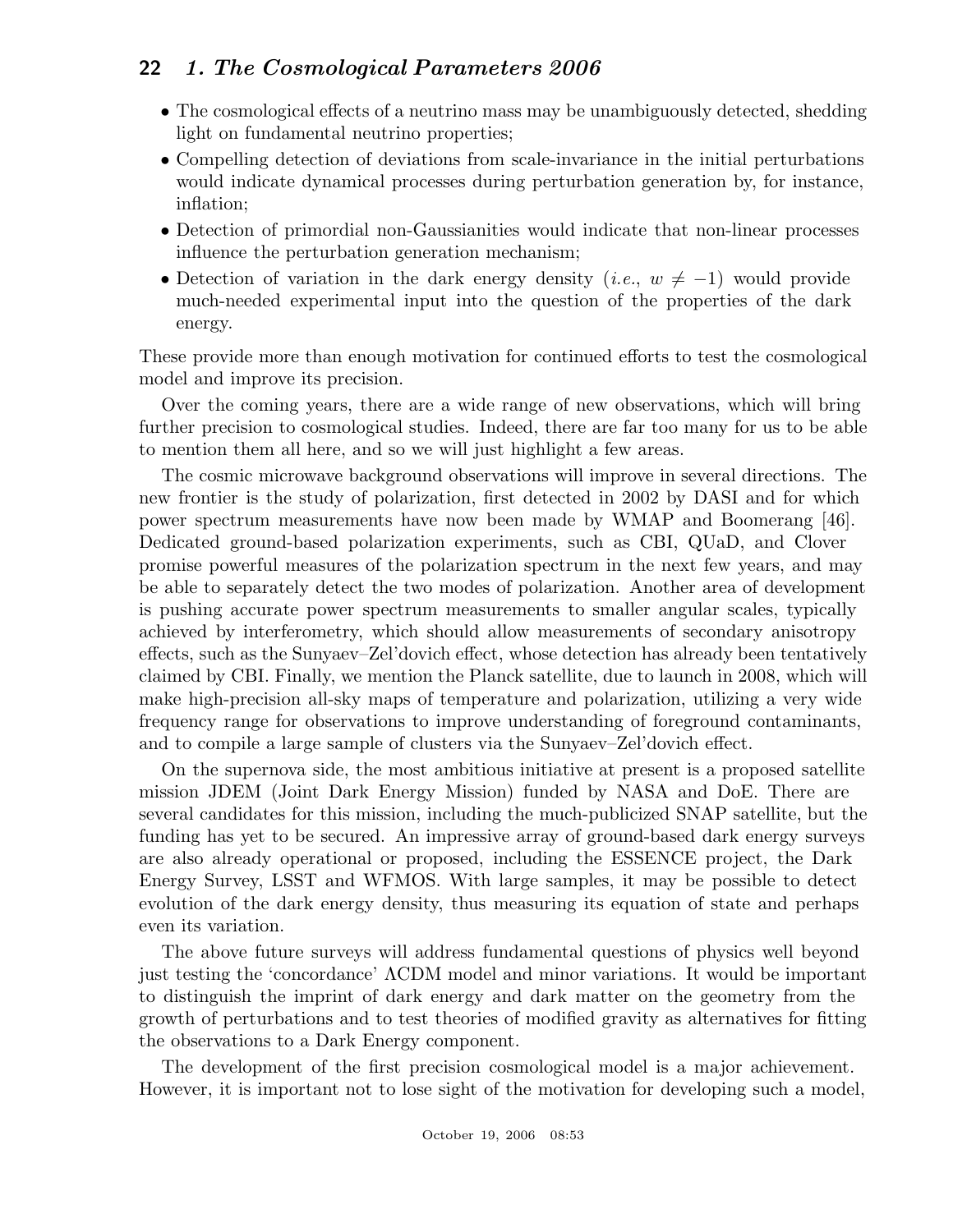which is to understand the underlying physical processes at work governing the Universe's evolution. On that side, progress has been much less dramatic. For instance, there are many proposals for the nature of the dark matter, but no consensus as to which is correct. The nature of the dark energy remains a mystery. Even the baryon density, now measured to an accuracy of a few percent, lacks an underlying theory able to predict it even within orders of magnitude. Precision cosmology may have arrived, but at present many key questions remain unanswered.

## Acknowledgements:

ARL was supported by the Leverhulme Trust, and both authors acknowledge PPARC Senior Research Fellowships. We thank Sarah Bridle and Jochen Weller for useful comments on this article, and OL thanks members of the Cambridge Leverhulme Quantitative Cosmology and 2dFGRS Teams for helpful discussions.

## References:

- 1. G. Hinshaw et al., astro-ph/0603451;
	- L. Page et al., astro-ph/0603450;
	- N. Jarosik et al., astro-ph/0603452.
- 2. D. N. Spergel et al., astro-ph/0603449.
- 3. S. Fukuda et al., Phys. Rev. Lett. 85, 3999 (2000); Q.R. Ahmad et al., Phys. Rev. Lett. 87, 071301 (2001).
- 4. A.D. Dolgov et al., Nucl. Phys. B632, 363 (2002).
- 5. For detailed accounts of inflation see E.W. Kolb and M.S. Turner, The Early Universe, Addison–Wesley (Redwood City, 1990); A.R. Liddle and D.H. Lyth, Cosmological Inflation and Large-Scale Structure, (Cambridge University Press, 2000).
- 6. U. Seljak and M. Zaldarriaga, Astrophys. J. 469, 1 (1996).
- 7. H.V. Peiris et al., Astrophys. J. Supp. 148, 213 (2003).
- 8. D. Parkinson, P. Mukherjee, and A.R. Liddle, astro-ph/0605003.
- 9. J.C. Mather et al., Astrophys. J. 512, 511 (1999).
- 10. A. Kosowsky and M.S. Turner, Phys. Rev. D52, 1739 (1995).
- 11. D.H. Lyth and D. Wands, Phys. Lett. B524, 5 (2002); K. Enqvist and M.S. Sloth, Nucl. Phys. B626, 395 (2002); T. Moroi and T. Takahashi, Phys. Lett. B522, 215 (2001).
- 12. B. Ratra and P.J.E. Peebles, Phys. Rev. D37, 3406 (1988);
	- C. Wetterich, Nucl. Phys. B302, 668 (1988);
	- T. Padmanabhan, Phys. Rept. 380, 235 (2003);
	- V. Sahni and A. Starobinsky, Int. J. Mod. Phys. D9, 373 (2000).
- 13. J.K. Webb et al., Phys. Rev. Lett. 82, 884 (1999); J.K. Webb et al., Phys. Rev. Lett. 87, 091301 (2001);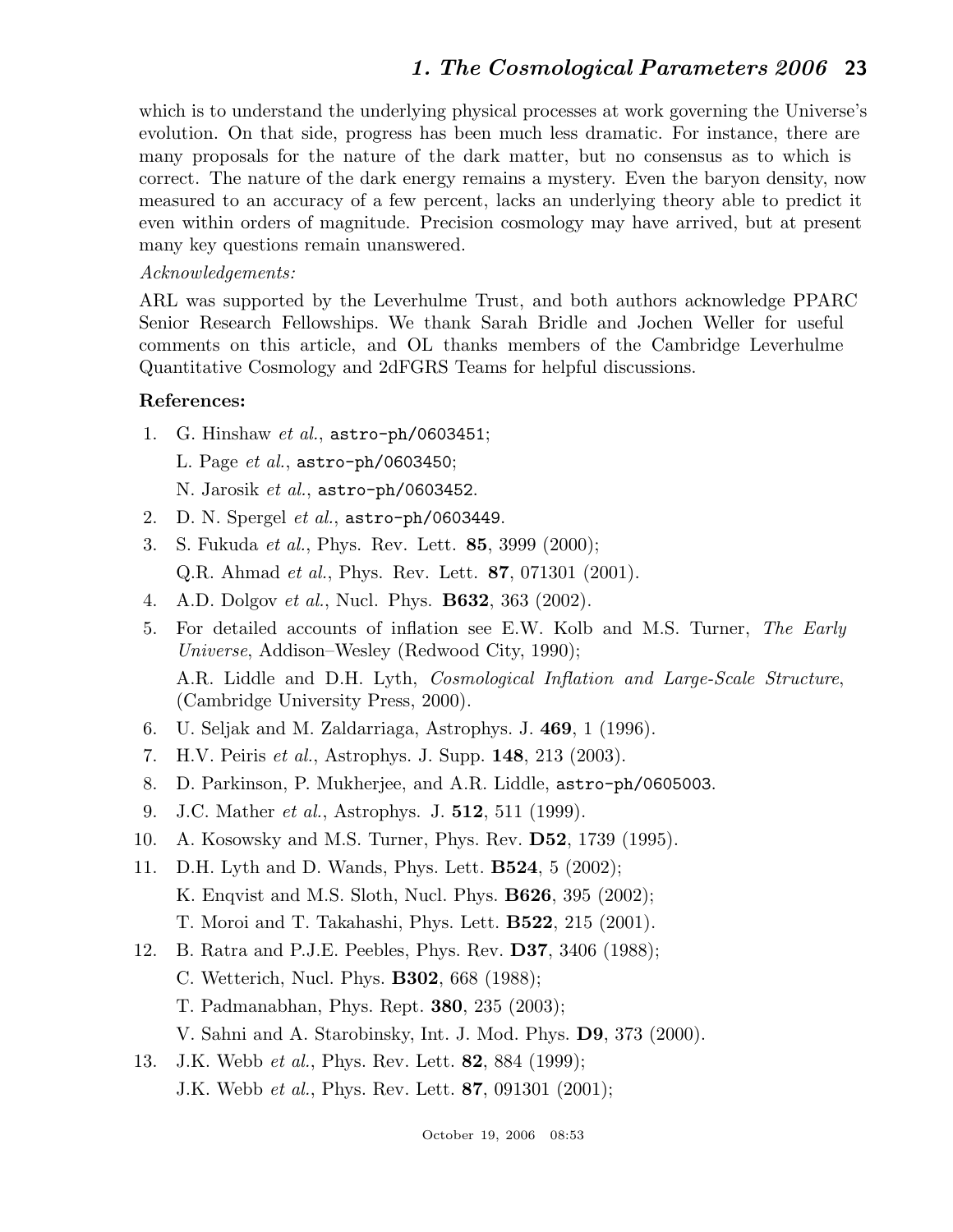J.K. Webb, M. Murphy, V. Flambaum, and S.J. Curran, Astrophys. Sp. Sci. 283, 565 (2003);

H. Chand, R. Srianand, P. Petitjean, and B. Aracil, Astron. Astrophys. 417, 853 (2004);

R. Srianand, H. Chand, P. Petitjean, and B. Aracil, Phys. Rev. Lett. 92, 121302  $(2004).$ 

- 14. W.L. Freedman et al., Astrophys. J. 553, 47 (2001).
- 15. A. Filippenko, astro-ph/0307139.
- 16. A.G. Riess et al., Astron. J. 116, 1009 (1998); P. Garnavich et al., Astrophys. J. 509, 74 (1998); S. Perlmutter et al., Astrophys. J. 517, 565 (1999).
- 17. R.A. Knop et al., Astrophys. J. 598, 102 (2003).
- 18. J.L. Tonry et al., Astrophys. J. 594, 1 (2003); A.G. Riess et al., Astrophys. J. 607, 665 (2004).
- 19. I. Maor et al., Phys. Rev. D65, 123003 (2002).
- 20. J. Kovac et al., Nature **420**, 772 (2002).
- 21. D.N. Spergel et al., Astrophys. J. Supp. 148, 175 (2003).
- 22. S. Cole et al., Mon. Not. Roy. Astr. Soc. 362, 505 (2005).
- 23. A. Sanchez et al., Mon. Not. Roy. Astr. Soc. 366, 189 (2006).
- 24. M. Tegmark et al., Astrophys. J. 606, 702 (2004).
- 25. D. Eisenstein et al., Astrophys. J. 633, 560 (2005).
- 26. W. Hu, D. Eisenstein, and M. Tegmark, Phys. Rev. Lett. 80, 5255 (1998).
- 27. O. Elgaroy and O. Lahav, JCAP 0304, 004 (2003).
- 28. K. Ichikawa, M Fukugita, and M. Kawasaki, Phys. Rev. D71, 043001 (2005).
- 29. S. Hannestad, JCAP 0305, 004 (2003).
- 30. O. Elgaroy and O. Lahav, New J. Physics, 7, 61 (2005).
- 31. U. Seljak, A. Slosar, and P. MacDonald, astro-ph/0604335.
- 32. P.T.P. Viana et al., Mon. Not. Roy. Astr. Soc., 346, 319 (2003).
- 33. S.D.M. White et al., Nature 366, 429 (1993).
- 34. P. Erdogdu, S. Ettori, and O. Lahav, Mon. Not. Roy. Astr. Soc. 340, 573 (2003).
- 35. S.W. Allen et al., Mon. Not. Roy. Astr. Soc. 342, 287 (2003).
- 36. R.A.C. Croft et al., Astrophys. J. 581, 20 (2002).
- 37. S. Kim et al., Mon. Not. Roy. Astr. Soc. 347, 355 (2004).
- 38. U. Seljak, P. McDonald, and A. Makarov, Mon. Not. Roy. Astr. Soc. 342, L79 (2003);
	- U. Seljak et al., Phys. Rev. D71, 103515 (2005).
- 39. P. Schneider, astro-ph/0306465;